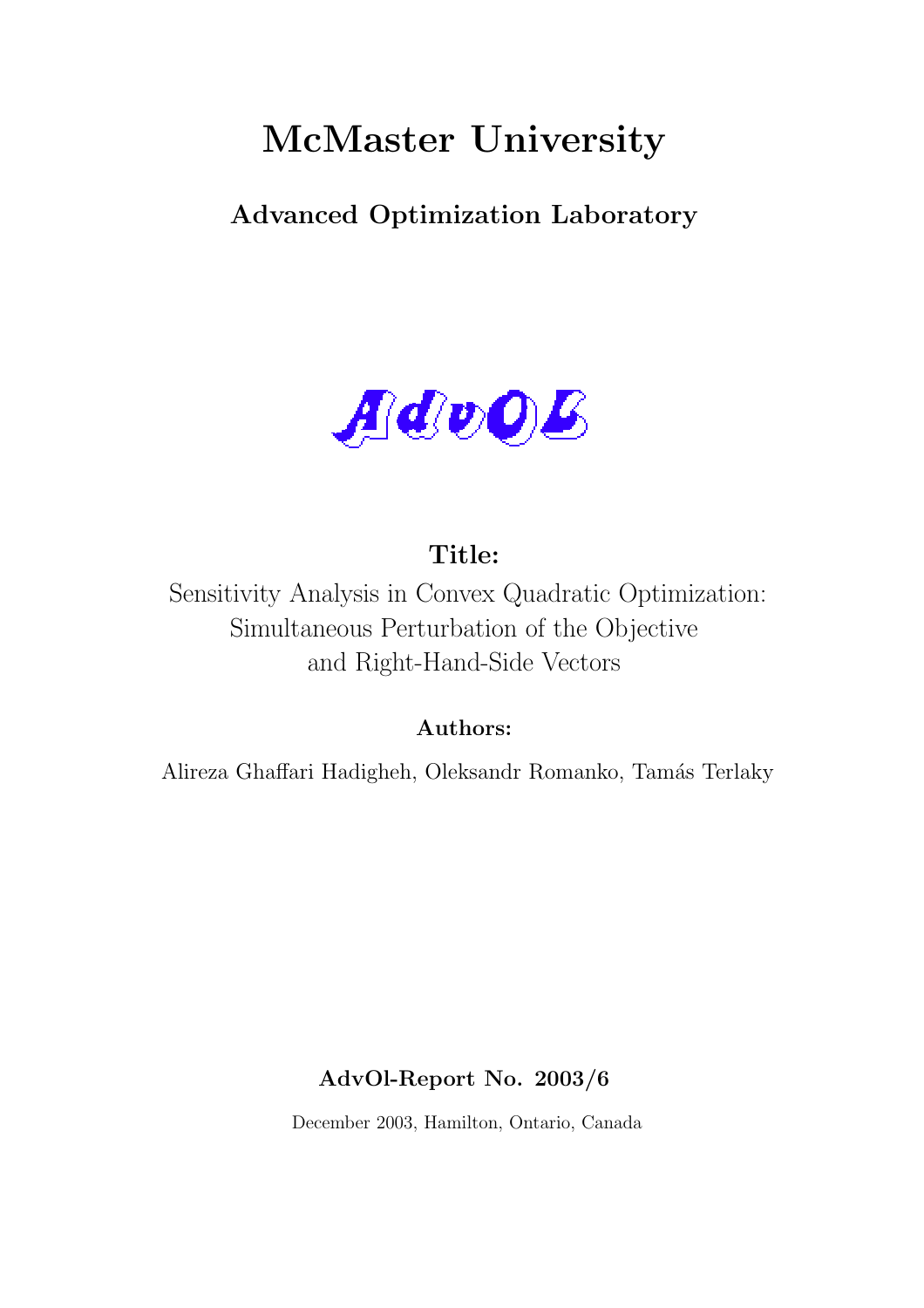## SENSITIVITY ANALYSIS IN CONVEX QUADRATIC OPTIMIZATION: SIMULTANEOUS PERTURBATION OF THE OBJECTIVE AND RIGHT-HAND-SIDE VECTORS

#### ALIREZA GHAFFARI HADIGHEH

Department of Applied Mathematics, Mathematical Sciences Faculty, University of Tabriz, Tabriz, Iran, a-r-ghaffari@tabrizu.ac.ir, hadigheha@optlab.mcmaster.ca

#### OLEKSANDR ROMANKO and TAMÁS TERLAKY

Advanced Optimization Laboratory, Department of Computing and Software, McMaster University, Hamilton, Ontario, Canada, romanko@mcmaster.ca • terlaky@mcmaster.ca

In this paper we study the behavior of Convex Quadratic Optimization problems when variation occurs simultaneously in the right-hand side vector of the constraints and in the coefficient vector of the linear term in the objective function. It is proven that the optimal value function is piecewise-quadratic. The concepts of transition point and invariancy interval are generalized to the case of simultaneous perturbation. Criteria of convexity, concavity or linearity of the optimal value function on invariancy intervals are derived. Furthermore, differentiability of the optimal value function is studied, and linear optimization problems are given to calculate the left and right derivatives. An algorithm, that is capable to compute the transition points and optimal partitions on all invariancy intervals, is outlined. We specialize the method to Linear Optimization problems.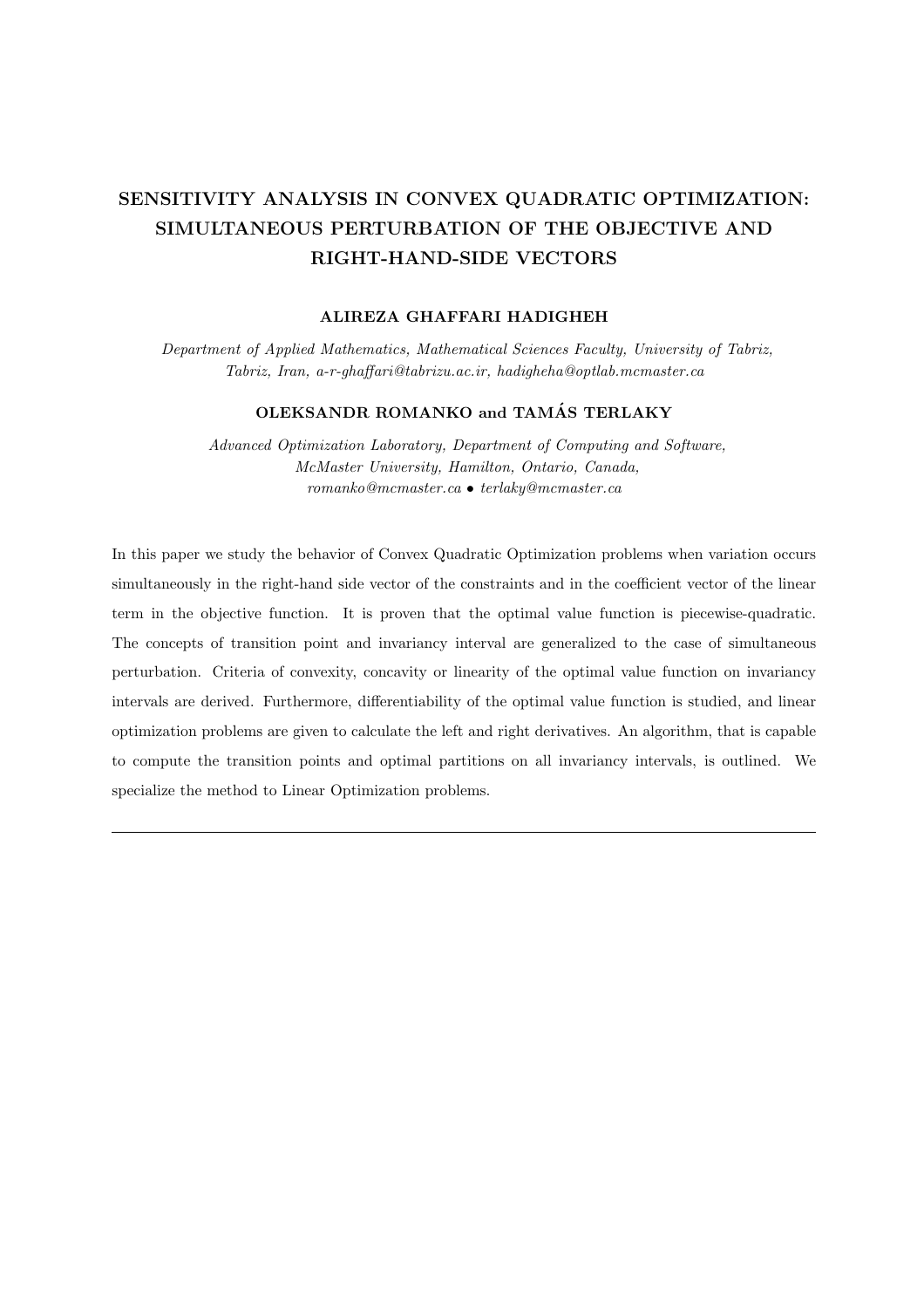#### 1 Introduction

In this paper we are concerned with the sensitivity analysis of perturbed Convex Quadratic Optimization (CQO) problems where the coefficient vector of the linear term of the objective function and the right-hand side (RHS) vector of the constraints are varied simultaneously. This type of sensitivity analysis is often referred to as parametric programming. Research on the topic was triggered when a variant of parametric CQO problems was considered by Markowitz (1956). He developed the critical line method to determine the optimal value function of his parametric problem and applied it to mean-variance portfolio analysis. The basic result for parametric quadratic programming obtained by Markowitz is that the optimal value function (efficient frontier in financial terminology) is piecewise quadratic and can be obtained by computing successive corner portfolios while in between these corner portfolios the optimal solutions vary linearly. Non-degeneracy was assumed and a variant of the simplex method was used for computations.

Difficulties that may occur in parametric analysis when the problem is degenerate are studied extensively in the Linear Optimization (LO) literature. In case of degeneracy the optimal basis need not to be unique and multiple optimal solutions may exist. While simplex methods were used to perform the computations in earlier studies (see e.g., Murty (1983) for a comprehensive survey), recently research on parametric analysis was revisited from the point of view of interiorpoint methods (IPMs). For degenerate LO problems, the availability of strictly complementary solutions produced by IPMs allows to overcome many difficulties associated with the use of bases. Alder and Monteiro (1992) pioneered the use of IPMs in parametric analysis for LO (see also Jansen et al. (1997)). Berkelaar, Roos and Terlaky (1997) emphasized shortcomings of using optimal bases in parametric LO showing by an example that different optimal bases computed by different LO packages give different optimality intervals.

Naturally, results obtained for parametric LO were extended to the CQO. Berkelaar et al. (1997) showed that the optimal partition approach can be generalized to the quadratic case by introducing tripartition of variables instead of bipartition. They performed the sensitivity analysis for the cases when perturbation occurs either in the coefficient vector of the linear term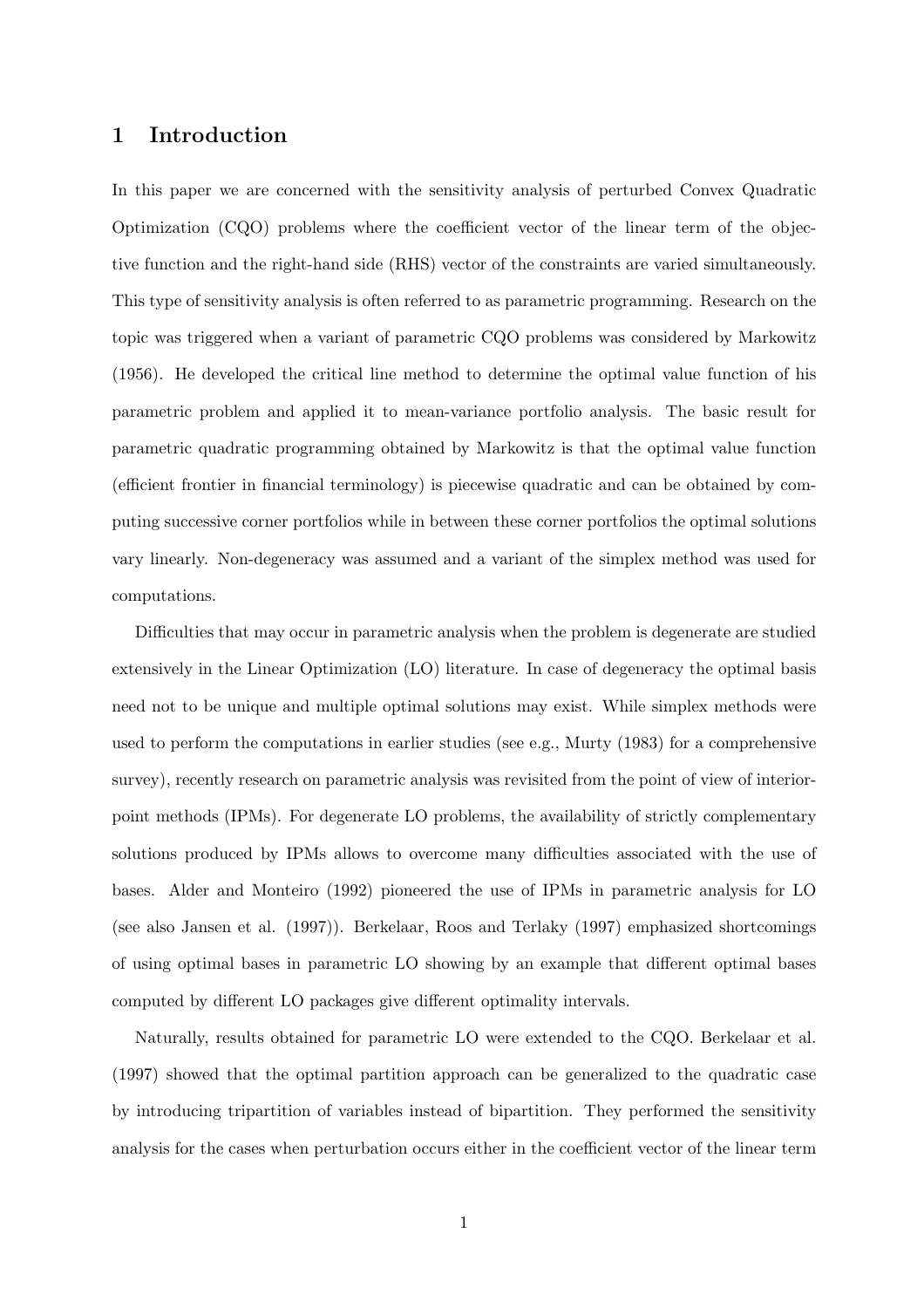of the objective value function or in the RHS of the constraints. In this paper we show that the results obtained in Berkelaar, Roos and Terlaky (1997) and Berkelaar et al. (1997) can be generalized further to accommodate simultaneous perturbation of the data even in the presence of degeneracy. The theoretical results allow us to present a universal computational algorithm for the parametric analysis of LO/CQO problems.

The paper is organized as follows. In Section 2, CQO problem is introduced and some elementary concepts are reviewed. Some simple properties of the optimal value function are summarized in Section 3. Section 4 is devoted to deriving more properties of the optimal value function. It is shown that the optimal value function is continuous and piecewise quadratic, and an explicit formula is presented to identify it on the subintervals. Criteria for convexity, concavity or linearity of the optimal value function on these subintervals are derived. We investigate the first and second order derivatives of the optimal value function as well. Auxiliary LO problems can be used to compute the left and right derivatives. It is shown that the optimal partition on the neighboring intervals can be identified by solving an auxiliary self-dual CQO problem. The results are summarized in a computational algorithm. Specialization of the method to LO problems is described in Section 5. For illustration, the results are tested on a simple problem in Section 6. We conclude the paper with some remarks and we sketch further research directions.

#### 2 Preliminaries

A primal CQO problem is defined as:

(QP) 
$$
\min \{ c^T x + \frac{1}{2} x^T Q x : Ax = b, x \ge 0 \},\
$$

where  $Q \in \mathbb{R}^{n \times n}$  is a symmetric positive semidefinite matrix,  $A \in \mathbb{R}^{m \times n}$ ,  $c \in \mathbb{R}^n$ ,  $b \in \mathbb{R}^m$  are fixed data and  $x \in \mathbb{R}^n$  is an unknown vector.

The Wolfe-Dual of  $(QP)$  is given by

(QD) 
$$
\max \{ b^T y - \frac{1}{2} u^T Q u : A^T y + s - Q u = c, s \ge 0 \},
$$

where  $s, u \in \mathbb{R}^n$  and  $y \in \mathbb{R}^m$  are unknown vectors. The feasible regions of  $(QP)$  and  $(QD)$  are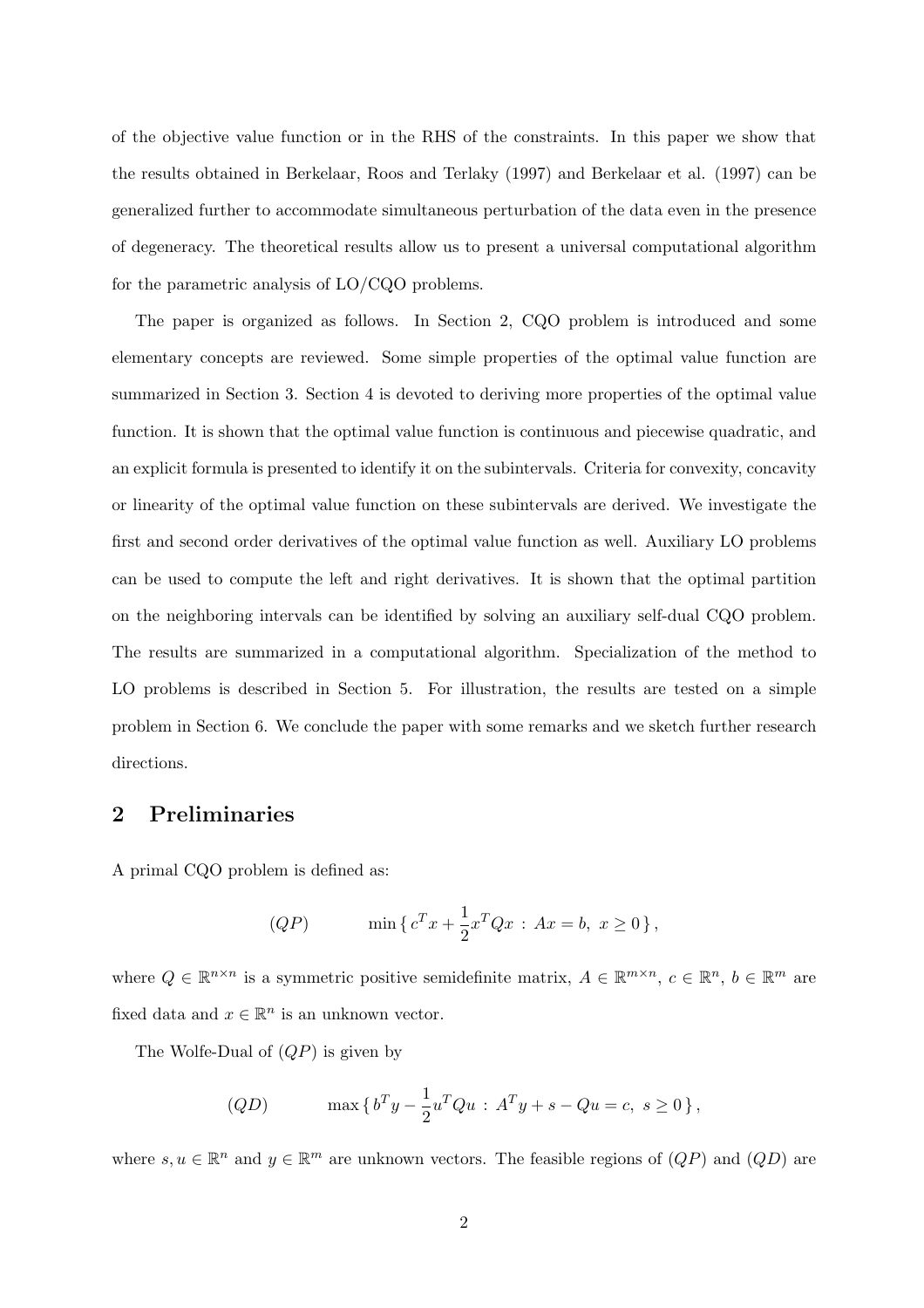denoted by

$$
QP = \{x : Ax = b, x \ge 0\},\
$$
  

$$
QD = \{(u, y, s) : A^T y + s - Qu = c, s, u \ge 0\},\
$$

and their associated optimal solutions sets are  $\mathcal{QP}^*$  and  $\mathcal{QP}^*$ , respectively. It is well known that for any optimal solution of  $(QP)$  and  $(QD)$  we have  $Qx = Qu$  and  $s^T x = 0$ , see e.g., Dorn (1960). For the duality gap  $s^T x$  being zero is equivalent to  $s_i x_i = 0$  for all  $i \in \{1, 2, ..., n\}$ . This property of the nonnegative variables x and s is called the *complementarity property*. It is obvious that there are optimal solutions with  $x = u$ . Since we are only interested in the solutions where  $x = u$ , therefore, u will be replaced by x in the dual problem. It is easy to show, see e.g., Berkelaar et al. (1997) and Dorn (1960), that for two optimal solutions  $(x^*, y^*, s^*)$  and  $(\tilde{x}, \tilde{y}, \tilde{s})$ of  $(QP)$  and  $(QD)$  it holds that  $Qx^* = Q\tilde{x}$ ,  $c^T x^* = c^T \tilde{x}$  and  $b^T y^* = b^T \tilde{y}$  and consequently,

$$
\tilde{x}^T s^* = \tilde{s}^T x^* = 0.
$$
\n<sup>(1)</sup>

The *optimal partition* of the index set  $\{1, 2, \ldots, n\}$  is defined as

 $\mathcal{B} = \{ i : x_i > 0 \text{ for an optimal solution } x \in \mathcal{QP}^* \},\$  $\mathcal{N} = \{ i : s_i > 0 \text{ for an optimal solution } (x, y, s) \in \mathcal{QD}^* \},$  $\mathcal{T} = \{1, 2, \ldots, n\} \setminus (\mathcal{B} \cup \mathcal{N}),$ 

and denoted by  $\pi = (\mathcal{B}, \mathcal{N}, \mathcal{T})$ . Berkelaar et al. (1997) and Berkelaar, Roos and Terlaky (1997) showed that this partition is unique. The *support set* of a vector v is defined as  $\sigma(v)$  =  ${i : v_i > 0}$  and is used extensively in this paper. An optimal solution  $(x, y, s)$  is called *maximally* complementary if it possesses the following properties:

$$
x_i > 0
$$
 if and only if  $i \in \mathcal{B}$ ,  
 $s_i > 0$  if and only if  $i \in \mathcal{N}$ .

For any maximally complementary solution  $(x, y, s)$  the relations  $\sigma(x) = \mathcal{B}$  and  $\sigma(s) = \mathcal{N}$  hold. The existence of a maximally complementary solution is a direct consequence of the convexity of the optimal sets  $QP^*$  and  $QP^*$ . It is known that IPMs find a maximally complementary solution in the limit, see e.g., McLinden  $(1980)$  and Güler and Ye  $(1993)$ .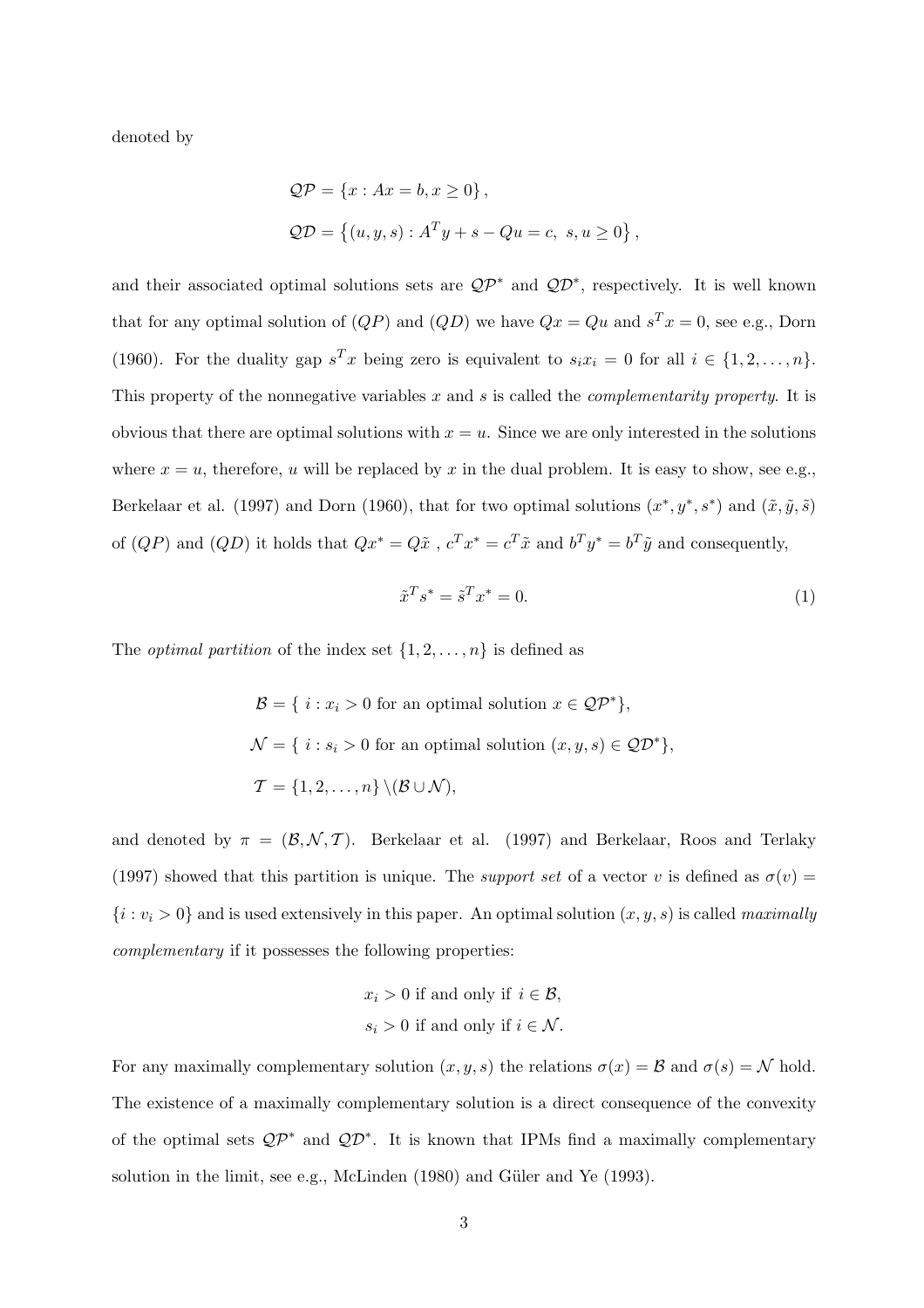The general perturbed CQO problem is

$$
(QP_{\lambda_b,\lambda_c}) \qquad \min\left\{ (c+\lambda_c\triangle c)^T x + \frac{1}{2}x^T Q x : Ax = b + \lambda_b \triangle b, \ x \ge 0 \right\},\
$$

where  $\Delta b \in \mathbb{R}^m$  and  $\Delta c \in \mathbb{R}^n$  are nonzero perturbation vectors, and  $\lambda_b$  and  $\lambda_c$  are real parameters. The optimal value function  $\phi(\lambda_b, \lambda_c)$  denotes the optimal value of  $(QP_{\lambda_b,\lambda_c})$  as the function of the parameters  $\lambda_b$  and  $\lambda_c$ . As we already mentioned, Berkelaar, Roos and Terlaky (1997) and Berkelaar et al. (1997) were the first to analyze parametric CQO by using the optimal partition approach when variation occurs either in the RHS or the linear term of the objective value function data, i.e., either  $\Delta c$  or  $\Delta b$  is zero. In these cases the domain of the optimal value function  $\phi(\lambda_b, 0)$  (or  $\phi(0, \lambda_c)$ ) is a closed interval of the real line and the function is piecewise convex (concave) quadratic on its domain. The authors presented an explicit formula for the optimal value function on these subintervals and introduced the concept of transition points that separate them. They proved that the optimal partition is invariant on the subintervals which are characterized by consecutive transition points. The authors also studied the behavior of the first and second order derivatives of the optimal value function and proved that the transition points coincide with the points where the first or second order derivatives do not exist. It was proven that by solving auxiliary self-dual CQO problems, one can identify the optimal partitions on the neighboring subintervals.

### 3 The Optimal Value Function in Simultaneous Perturbation Sensitivity Analysis

In this section, we introduce explicitly the perturbed CQO problem when perturbation occurs in the RHS data and the linear term of the objective value function of  $(QP)$ , simultaneously. In the problem  $(QP_{\lambda_b,\lambda_c})$  that was mentioned in the pervious section,  $\lambda_b$  and  $\lambda_c$  are independent parameters. In this paper we only concerned with the case when they coincide, i.e.,  $\lambda_b = \lambda_c = \lambda$ . Consequently, the perturbation takes the form  $\lambda h$ , where  $h = (\Delta b^T, \Delta c^T)^T \in \mathbb{R}^{m+n}$  is a nonzero perturbing direction and  $\lambda \in \mathbb{R}$  is a parameter. Thus, we define the following primal and dual perturbed problems corresponding to  $(QP)$  and  $(QD)$ , respectively:

$$
(QP_\lambda) \qquad \min\left\{ (c + \lambda \triangle c)^T x + \frac{1}{2} x^T Q x : Ax = b + \lambda \triangle b, \ x \ge 0 \right\},
$$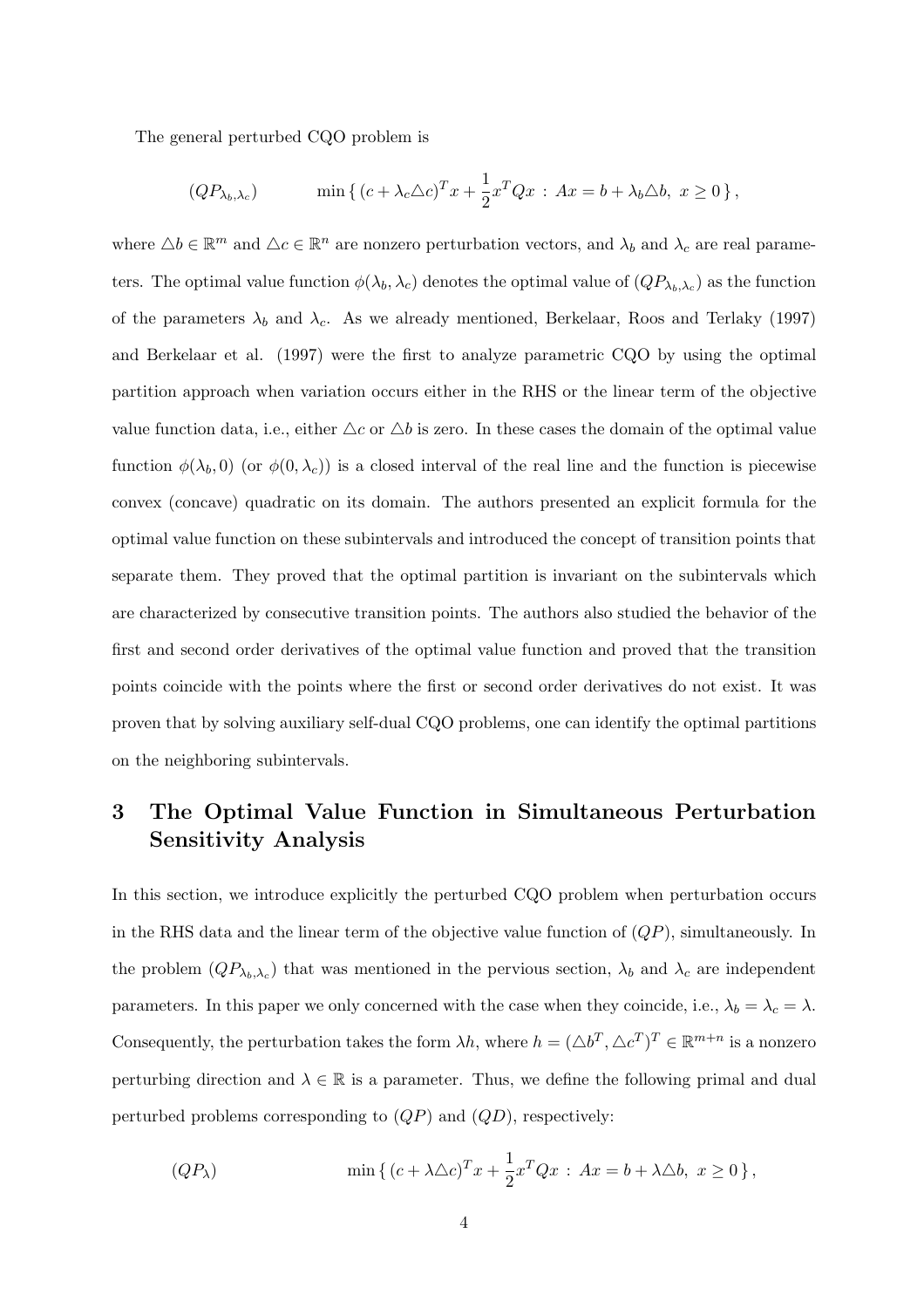$$
(QD_{\lambda}) \qquad \max\left\{ (b + \lambda \triangle b)^{T} y - \frac{1}{2} x^{T} Q x : A^{T} y + s - Q x = c + \lambda \triangle c, \ s \ge 0 \right\}.
$$

Let  $QP_\lambda$  and  $QP_\lambda$  denote the feasible sets of the problems  $(QP_\lambda)$  and  $(QD_\lambda)$ , respectively. Their optimal solution sets are analogously denoted by  $\mathcal{QP}_{\lambda}^*$  and  $\mathcal{QD}_{\lambda}^*$ . The optimal value function of  $(QP_\lambda)$  and  $(QD_\lambda)$  is

$$
\phi(\lambda) = (c + \lambda \Delta c)^T x^*(\lambda) + \frac{1}{2} x^*(\lambda)^T Q x^*(\lambda) = (b + \lambda \Delta b)^T y^*(\lambda) - \frac{1}{2} x^*(\lambda)^T Q x^*(\lambda),
$$

where  $x^*(\lambda) \in \mathcal{QP}_\lambda^*$  and  $(x^*(\lambda), y^*(\lambda), s^*(\lambda)) \in \mathcal{QP}_\lambda^*$ . Further, we define

$$
\phi(\lambda) = +\infty \quad \text{if } \mathcal{QP}_\lambda = \emptyset,
$$
  

$$
\phi(\lambda) = -\infty \quad \text{if } \mathcal{QP}_\lambda \neq \emptyset \text{ and } (QP_\lambda) \text{ is unbounded.}
$$

Let us denote the domain of  $\phi(\lambda)$  by

$$
\Lambda = \{ \lambda : \mathcal{QP}_{\lambda} \neq \emptyset \text{ and } \mathcal{QD}_{\lambda} \neq \emptyset \}.
$$

Since it is assumed that  $(QP)$  and  $(QD)$  have optimal solutions, it follows that  $\Lambda \neq \emptyset$ . We can easily prove the following property of  $\Lambda$ .

#### **Lemma 3.1**  $\Lambda \subseteq \mathbb{R}$  is a closed interval.

**Proof:** Let  $\lambda \notin \Lambda$ . There are two cases: the primal problem  $(QP_{\lambda})$  is feasible but unbounded or it is infeasible. We only prove the second case, the first one can be proved analogously. If the primal problem  $(QP_{\lambda})$  is infeasible then by the Farkas Lemma (see e.g., Murty 1983 or Roos, Terlaky and Vial 1997) there is a vector y such that  $A^T y \leq 0$  and  $(b + \lambda \Delta b)^T y > 0$ . Fixing y and considering  $\lambda$  as a variable, the set  $S(y) = {\lambda : (b + \lambda \Delta b)^T y > 0}$ is an open halfline in  $\lambda$ , thus the given vector y is a certificate of infeasibility of  $(QP_\lambda)$  for an open interval. Thus, the union  $\bigcup_{y} S(y)$ , where y is a Farkas certificate for the infeasibility of  $(QP_\lambda)$  for some  $\lambda \in \mathbb{R}$ , is open. Consequently, the domain of the optimal value function is closed. We also need to show that this closed set is connected. Let  $\lambda_1, \lambda_2 \in \Lambda$  be two arbitrary numbers. Let  $(x(\lambda_1), y(\lambda_1), s(\lambda_1)) \in \mathcal{QP}_{\lambda_1}^* \times \mathcal{QD}_{\lambda_1}^*$ . Similarly,  $(x(\lambda_2), y(\lambda_2), s(\lambda_2)) \in \mathcal{QP}_{\lambda_2}^* \times \mathcal{QD}_{\lambda_2}^*$ . For any  $\lambda \in (\lambda_1, \lambda_2)$  and  $\theta = \frac{\lambda_2 - \lambda_1}{\lambda_2 - \lambda_1}$  $\frac{\lambda_2 - \lambda_1}{\lambda_2 - \lambda_1}$  we have

$$
\lambda = \theta \lambda_1 + (1 - \theta) \lambda_2.
$$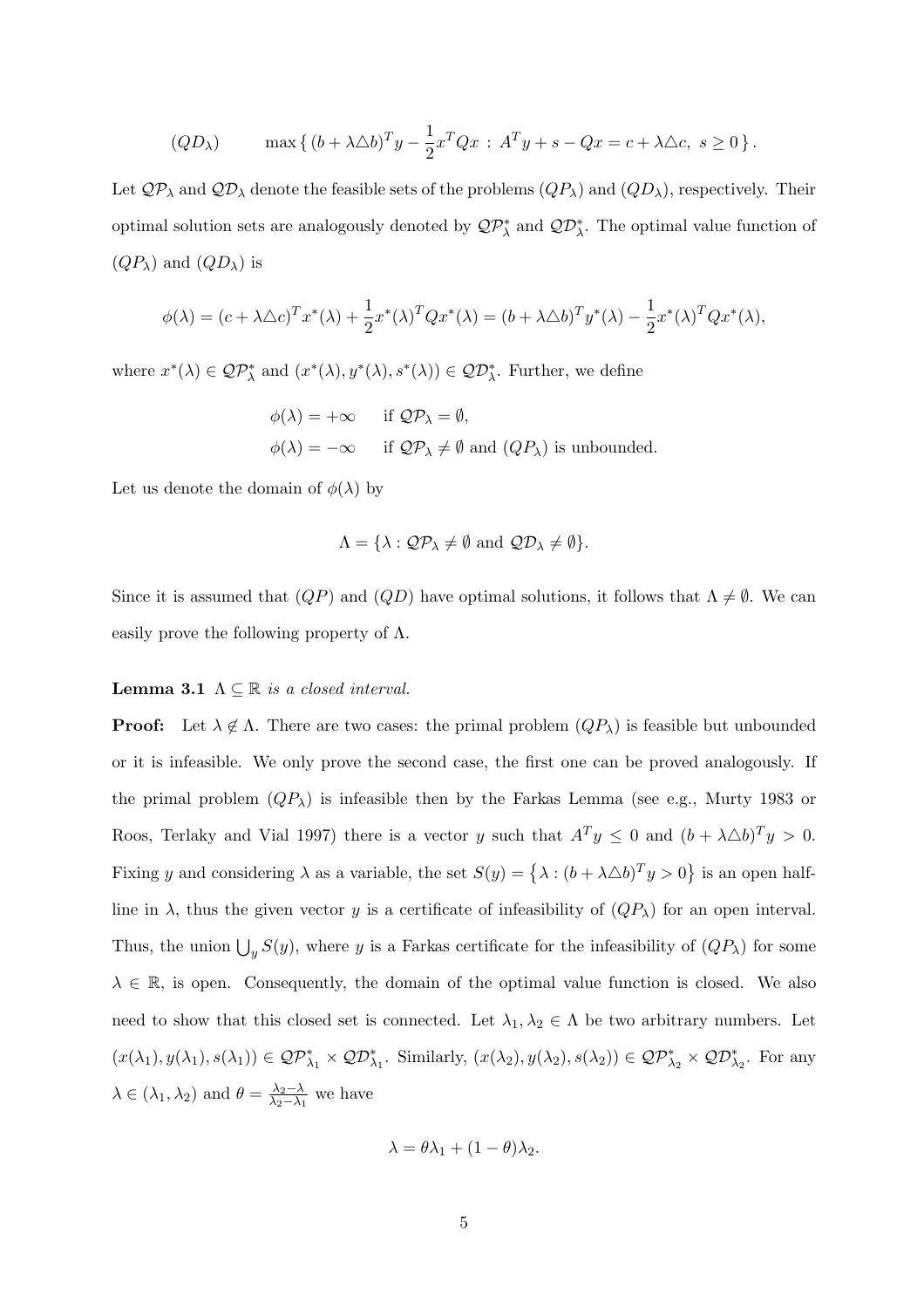Let us define

$$
x(\lambda) = \theta x(\lambda_1) + (1 - \theta)x(\lambda_2),
$$
  

$$
y(\lambda) = \theta y(\lambda_1) + (1 - \theta)y(\lambda_2),
$$
  

$$
s(\lambda) = \theta s(\lambda_1) + (1 - \theta)s(\lambda_2).
$$

It is easy to check that  $(x(\lambda), y(\lambda), s(\lambda)) \in \mathcal{QP}_\lambda^* \times \mathcal{QD}_\lambda^*$ . This implies that the set  $\Lambda$  is connected and thus  $\Lambda$  is a closed interval. The proof is complete.  $\Box$ 

#### 4 Properties of the Optimal Value Function

In this section we investigate the properties of the optimal value function. These are generalizations of the corresponding properties that have been proven in Berkelaar et al. (1997) for the case when  $\triangle c = 0$  or  $\triangle b = 0$ .

#### 4.1 Basic Properties

For  $\lambda^* \in \Lambda$ , let  $\pi = \pi(\lambda^*)$  denote the optimal partition and let  $(x^*, y^*, s^*)$  be a maximally complementary solution at  $\lambda^*$ . We use the following notation that generalizes the notation introduced in Berkelaar et al. (1997):

$$
\mathcal{O}(\pi) = \{ \lambda \in \Lambda : \pi(\lambda) = \pi \};
$$
  
\n
$$
\mathcal{S}_{\lambda}(\pi) = \{ (x, y, s) : x \in \mathcal{QP}_{\lambda}, (x, y, s) \in \mathcal{QD}_{\lambda}, x_{\mathcal{B}} > 0, x_{\mathcal{N} \cup \mathcal{T}} = 0, s_{\mathcal{N}} > 0, s_{\mathcal{B} \cup \mathcal{T}} = 0 \};
$$
  
\n
$$
\overline{\mathcal{S}}_{\lambda}(\pi) = \{ (x, y, s) : x \in \mathcal{QP}_{\lambda}, (x, y, s) \in \mathcal{QD}_{\lambda}, x_{\mathcal{B}} \ge 0, x_{\mathcal{N} \cup \mathcal{T}} = 0, s_{\mathcal{N}} \ge 0, s_{\mathcal{B} \cup \mathcal{T}} = 0 \};
$$
  
\n
$$
\Lambda(\pi) = \{ \lambda \in \Lambda : \overline{\mathcal{S}}_{\lambda}(\pi) \neq \emptyset \};
$$
  
\n
$$
\overline{\Lambda}(\pi) = \{ \lambda \in \Lambda : \overline{\mathcal{S}}_{\lambda}(\pi) \neq \emptyset \};
$$
  
\n
$$
D_{\pi} = \{ (\Delta x, \Delta y, \Delta s) : A\Delta x = \Delta b, A^T \Delta y + \Delta s - Q\Delta x = \Delta c, \Delta x_{\mathcal{N} \cup \mathcal{T}} = 0, \Delta s_{\mathcal{B} \cup \mathcal{T}} = 0 \}
$$

The following theorem resembles Theorem 3.1 from Berkelaar et al. (1997) and presents the basic relations between the open interval where the optimal partition is invariant and its closure.

.

**Theorem 4.1** Let  $\pi = \pi(\lambda^*) = (\mathcal{B}, \mathcal{N}, \mathcal{T})$  for some  $\lambda^*$  denote the optimal partition and  $(x^*, y^*, \mathcal{T})$  $s^*$ ) denote an associated maximally complementary solution at  $\lambda^*$ . Then,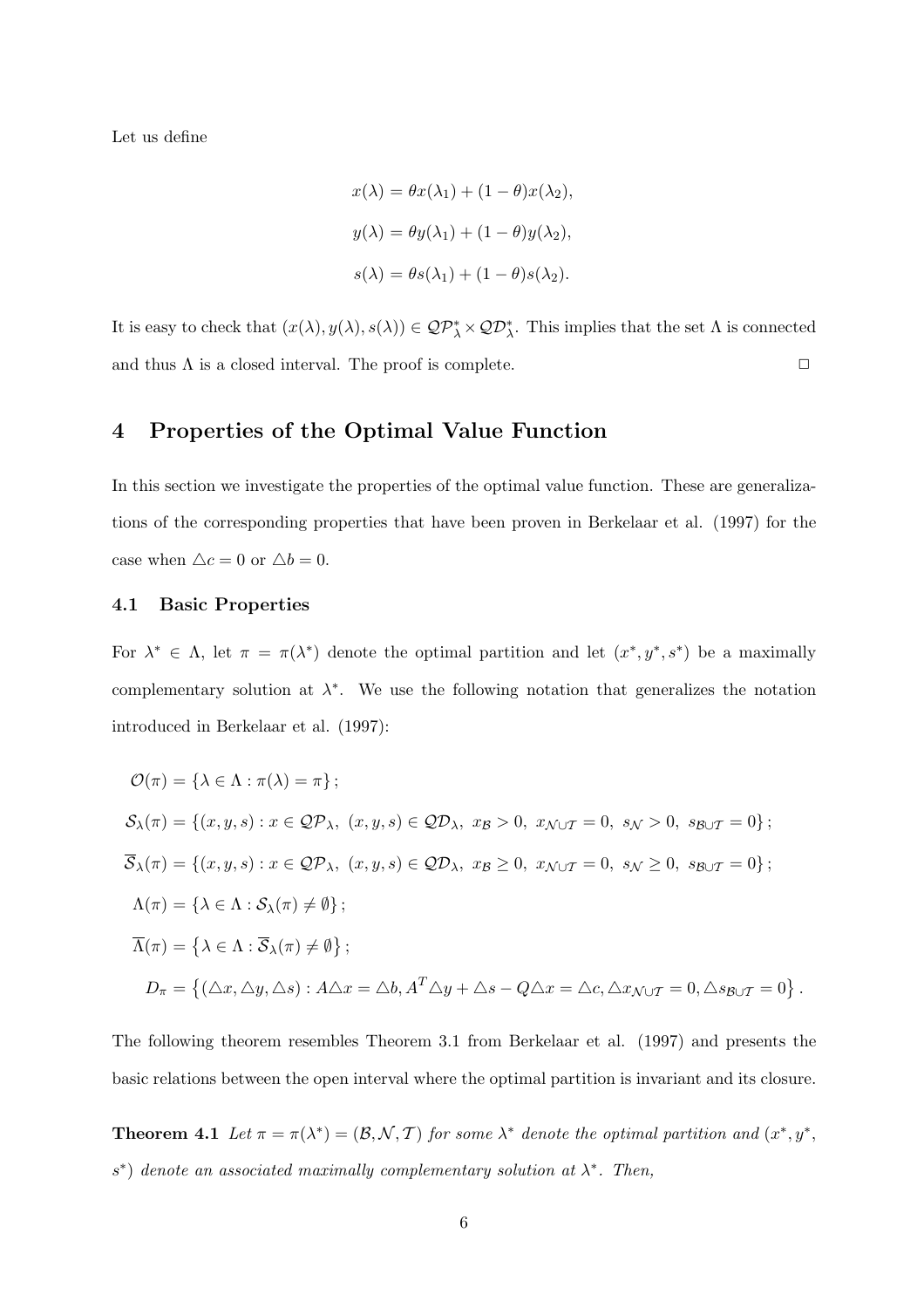(i)  $\Lambda(\pi) = {\lambda^*}$  if and only if  $D_{\pi} = \emptyset$ ; (ii)  $\Lambda(\pi)$  is an open interval if and only if  $D_{\pi} \neq \emptyset$ ; (iii)  $\mathcal{O}(\pi) = \Lambda(\pi)$  and  $cl \mathcal{O}(\pi) = cl \Lambda(\pi) = \overline{\Lambda}(\pi);$  $(iv) \overline{S}_{\lambda}(\pi) = \{(x, y, s) : x \in \mathcal{QP}_{\lambda}^*, (x, y, s) \in \mathcal{QD}_{\lambda}^*\}$  for all  $\lambda \in \overline{\Lambda}(\pi)$ .

Proof: First let us recall the characteristics of a maximally complementary solution. Any maximally complementary solution  $(x^*, y^*, s^*)$  associated with a given  $\lambda^*$  satisfies  $Ax^* = b +$  $\lambda^* \triangle b$ ,  $A^T y^* + s^* - Qx^* = c + \lambda^* \triangle c$ ,  $x^*_{\mathcal{B}} > 0$ ,  $x^*_{\mathcal{N} \cup \mathcal{T}} = 0$ ,  $s^*_{\mathcal{N}} > 0$  and  $s^*_{\mathcal{B} \cup \mathcal{T}} = 0$ . Let  $(\triangle x, \triangle y, \triangle s) \in D_{\pi}$ , and define

$$
\overline{x} = x^* + (\overline{\lambda} + \lambda^*) \triangle x,\tag{2}
$$

$$
\overline{y} = y^* + (\overline{\lambda} + \lambda^*) \triangle y,\tag{3}
$$

$$
\overline{s} = s^* + (\overline{\lambda} + \lambda^*) \triangle s. \tag{4}
$$

If  $\overline{\lambda}$  is in an  $\epsilon$ -neighborhood of  $\lambda^*$  for enough small  $\epsilon$ , then

$$
A\overline{x} = b + \overline{\lambda} \triangle b,
$$
  
\n
$$
A^T \overline{y} + \overline{s} - Q\overline{x} = c + \overline{\lambda} \triangle c,
$$
  
\n
$$
\overline{x}_{\mathcal{N} \cup \mathcal{T}} = 0,
$$
  
\n
$$
\overline{s}_{\mathcal{B} \cup \mathcal{T}} = 0,
$$
  
\n
$$
\overline{x}_{\mathcal{B}} > 0, \quad \overline{s}_{\mathcal{N}} > 0.
$$
\n(5)

(i)  $[\Rightarrow] : \text{Let } \Lambda(\pi) = {\lambda^*},$  and assume to the contrary that  $D_{\pi}$  is not empty. Then, there exists  $(\triangle x, \triangle y, \triangle s)$  such that  $A\triangle x = \triangle b$  and  $A^T \triangle y + \triangle s - Q\triangle x = \triangle c$  with  $\triangle x_{\mathcal{N} \cup \mathcal{T}} = 0$  and  $\triangle s_{\mathcal{B}\cup\mathcal{T}} = 0$ . Let  $(x^*, y^*, s^*)$  be a maximally complementary solution associated with  $\lambda^*$ , i.e.,  $Ax^* = b + \lambda^* \triangle b$ ,  $A^T y^* + s^* - Qx^* = c + \lambda^* \triangle c$ ,  $x^*_{\mathcal{N} \cup \mathcal{T}} = 0$ ,  $s^*_{\mathcal{B} \cup \mathcal{T}} = 0$ ,  $x^*_{\mathcal{B}} > 0$  and  $s^*_{\mathcal{N}} > 0$ . Let  $(\overline{x}, \overline{y}, \overline{s})$  be defined by (2)–(4). From (5), one can conclude  $\overline{\lambda} \in \Lambda(\pi)$  that contradicts to the assumption  $\Lambda(\pi) = {\lambda^*}.$ 

(i)  $\left[\Leftarrow\right]$ : Let  $D_{\pi} = \emptyset$ , and suppose to the contrary that  $\overline{\lambda}, \lambda^* \in \Lambda(\pi)$ , with  $\overline{\lambda} \neq \lambda^*$  and  $(\overline{x}, \overline{y}, \overline{s})$ is a maximally complementary solution at  $\overline{\lambda}$ . Thus, from (2)–(4) we can compute ( $\Delta x, \Delta y, \Delta s$ ) and conclude that  $(\triangle x, \triangle y, \triangle s) \in D_{\pi}$ . This contradicts to the fact that  $D_{\pi} = \emptyset$  and thus  $\Lambda(\pi) = {\lambda^*}.$ 

(ii)  $[\Rightarrow] : \text{Let } \lambda^* \in \Lambda(\pi)$ . Then, there is a maximally complementary solution  $(x^*, y^*, s^*)$  at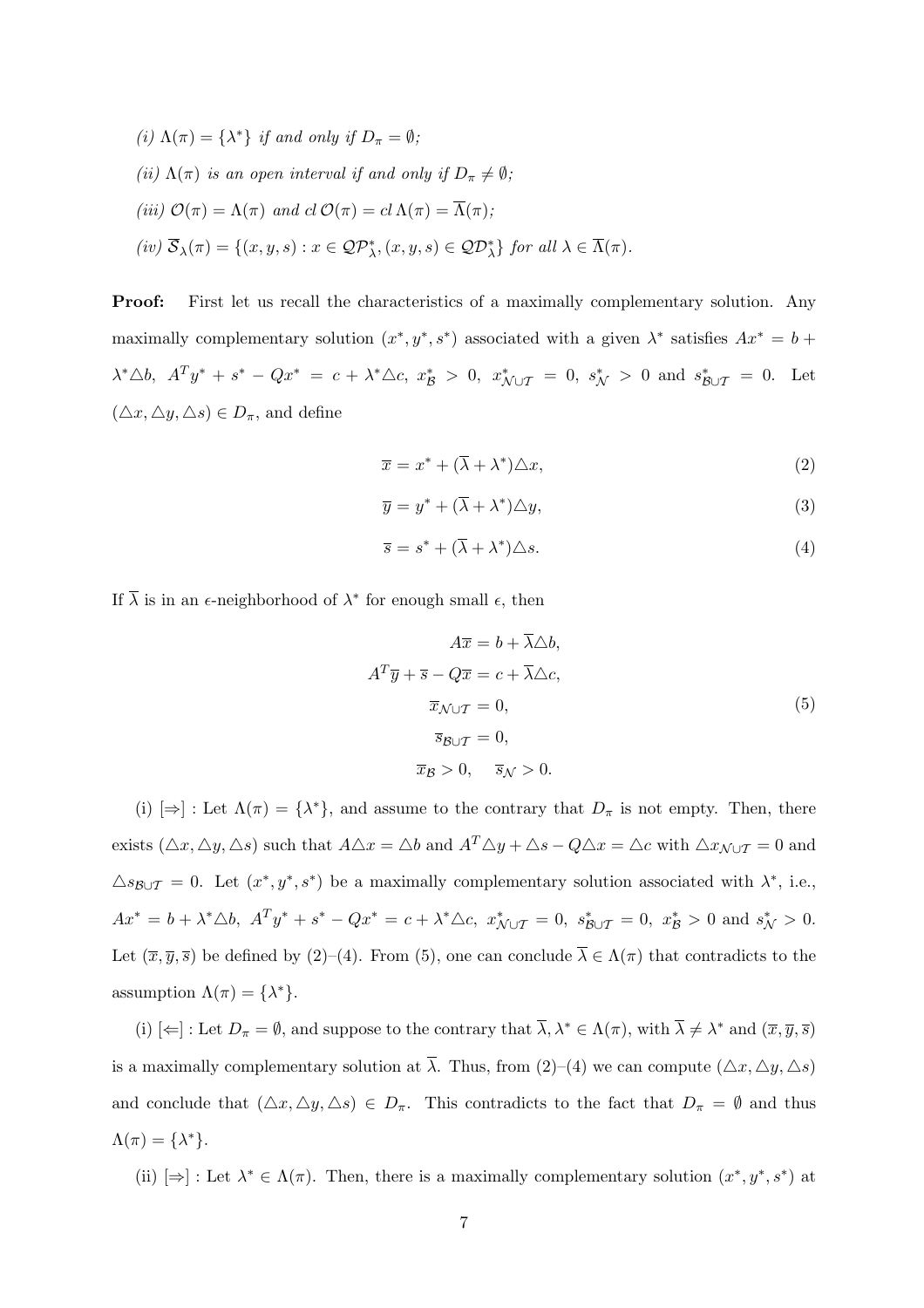λ<sup>\*</sup>. Moreover, since  $Λ(π)$  is an open interval, there exists a  $\overline{λ}$  in an  $ε$ -neighborhood of  $λ^*$  with  $\overline{\lambda} \neq \lambda^*$  and  $\overline{\lambda} \in \Lambda(\pi)$ . Let  $(\overline{x}, \overline{y}, \overline{s})$  denote a maximally complementary solution at  $\overline{\lambda}$ . From (2)–(4), we can compute  $(\triangle x, \triangle y, \triangle s)$  and conclude that  $(\triangle x, \triangle y, \triangle s) \in D_{\pi} \neq \emptyset$ .

(ii)  $[\Leftarrow]$ : Suppose that  $D_{\pi}$  is non-empty. Then, there exists  $(\triangle x, \triangle y, \triangle s)$  such that  $A \triangle x =$  $\triangle b$ ,  $A^T \triangle y + \triangle s - Q \triangle x = \triangle c$ ,  $\triangle x_{\mathcal{N} \cup \mathcal{T}} = 0$  and  $\triangle s_{\mathcal{B} \cup \mathcal{T}} = 0$ . On the other hand, a maximally complementary solution  $(x^*, y^*, s^*)$  at  $\lambda^*$  exists such that  $Ax^* = b + \lambda^* \triangle b$ ,  $A^T y^* + s^* - Qx^* = b$  $c + \lambda^* \triangle c$ ,  $x^*_{\mathcal{N} \cup \mathcal{T}} = 0$ ,  $s^*_{\mathcal{B} \cup \mathcal{T}} = 0$ ,  $x^*_{\mathcal{B}} > 0$  and  $s^*_{\mathcal{N}} > 0$ . Consider  $(\overline{x}, \overline{y}, \overline{s})$  as defined in (2)-(4). For any  $\overline{\lambda} \in \mathbb{R}$ ,  $(\overline{x}, \overline{y}, \overline{s})$  satisfies

$$
A\overline{x} = b + \overline{\lambda} \triangle b, \quad A^T \overline{y} + \overline{s} - Q\overline{x} = c + \overline{\lambda} \triangle c,
$$

and

$$
\overline{x}^T \overline{s} = (\overline{\lambda} - \lambda^*)(\triangle x^T s^* + \triangle s^T x^*).
$$

From the definitions of  $\pi$  and  $D_{\pi}$ , one can conclude that  $\overline{x}^T \overline{s} = 0$ . Thus  $(\overline{x}, \overline{y}, \overline{s})$  is a pair of primal-dual optimal solutions of  $(QP_{\overline{\lambda}})$  and  $(QD_{\overline{\lambda}})$  as long as  $\overline{x} \geq 0$  and  $\overline{s} \geq 0$ , that gives a closed interval around  $\lambda^*$ . Furthermore, for an open interval  $\Lambda$ ,  $\overline{x}_{\mathcal{B}} > 0$  and  $\overline{s}_{\mathcal{N}} > 0$ . Let  $\lambda' < \lambda^* < \overline{\lambda}$ , where  $\lambda', \overline{\lambda} \in \Lambda$ . If  $(x', y', s')$  and  $(\overline{x}, \overline{y}, \overline{s})$  are defined by  $(2)-(4)$ , then  $x'_{\mathcal{B}}, \overline{x}_{\mathcal{B}} >$  $0, x'_{\mathcal{B}\cup\mathcal{T}} = \overline{x}_{\mathcal{B}\cup\mathcal{T}} = 0, s'_{\mathcal{N}}, \overline{s}_{\mathcal{N}} > 0, s'_{\mathcal{N}\cup\mathcal{T}} = \overline{s}_{\mathcal{N}\cup\mathcal{T}} = 0$ . To prove that  $\overline{\lambda} \in \Lambda(\pi)$ , we need to show that  $(\overline{x}, \overline{y}, \overline{s})$  is not only optimal for  $(QP_{\overline{\lambda}})$  and  $(QD_{\overline{\lambda}})$ , but also maximally complementary.

Let us assume that the optimal partition  $\bar{\pi} = (\bar{\mathcal{B}}, \bar{\mathcal{N}}, \bar{\mathcal{T}})$  at  $\bar{\lambda}$  is not identical to  $\pi$ , i.e., there is a solution  $(x(\overline{\lambda}), y(\overline{\lambda}), s(\overline{\lambda}))$  such that

$$
x_{\mathcal{B}}(\overline{\lambda}) > 0, \ s_{\mathcal{N}}(\overline{\lambda}) > 0, \text{ and } x_{\mathcal{T}}(\overline{\lambda}) + s_{\mathcal{T}}(\overline{\lambda}) \neq 0. \tag{6}
$$

Let us define

$$
\tilde{x} = \frac{\overline{\lambda} - \lambda^*}{\overline{\lambda} - \lambda'} x(\overline{\lambda}) + \frac{\lambda^* - \lambda'}{\overline{\lambda} - \lambda'} x',
$$

$$
\tilde{y} = \frac{\overline{\lambda} - \lambda^*}{\overline{\lambda} - \lambda'} y(\overline{\lambda}) + \frac{\lambda^* - \lambda'}{\overline{\lambda} - \lambda'} y',
$$

$$
\tilde{s} = \frac{\overline{\lambda} - \lambda^*}{\overline{\lambda} - \lambda'} s(\overline{\lambda}) + \frac{\lambda^* - \lambda'}{\overline{\lambda} - \lambda'} s'.
$$

By definition  $(\tilde{x}, \tilde{y}, \tilde{s})$  is optimal for  $\lambda^*$ , while by (6) it has a positive  $\tilde{x}_i + \tilde{s}_i$  coordinate in T, contradicting to the definition of the optimal partition  $\pi$  at  $\lambda^*$ .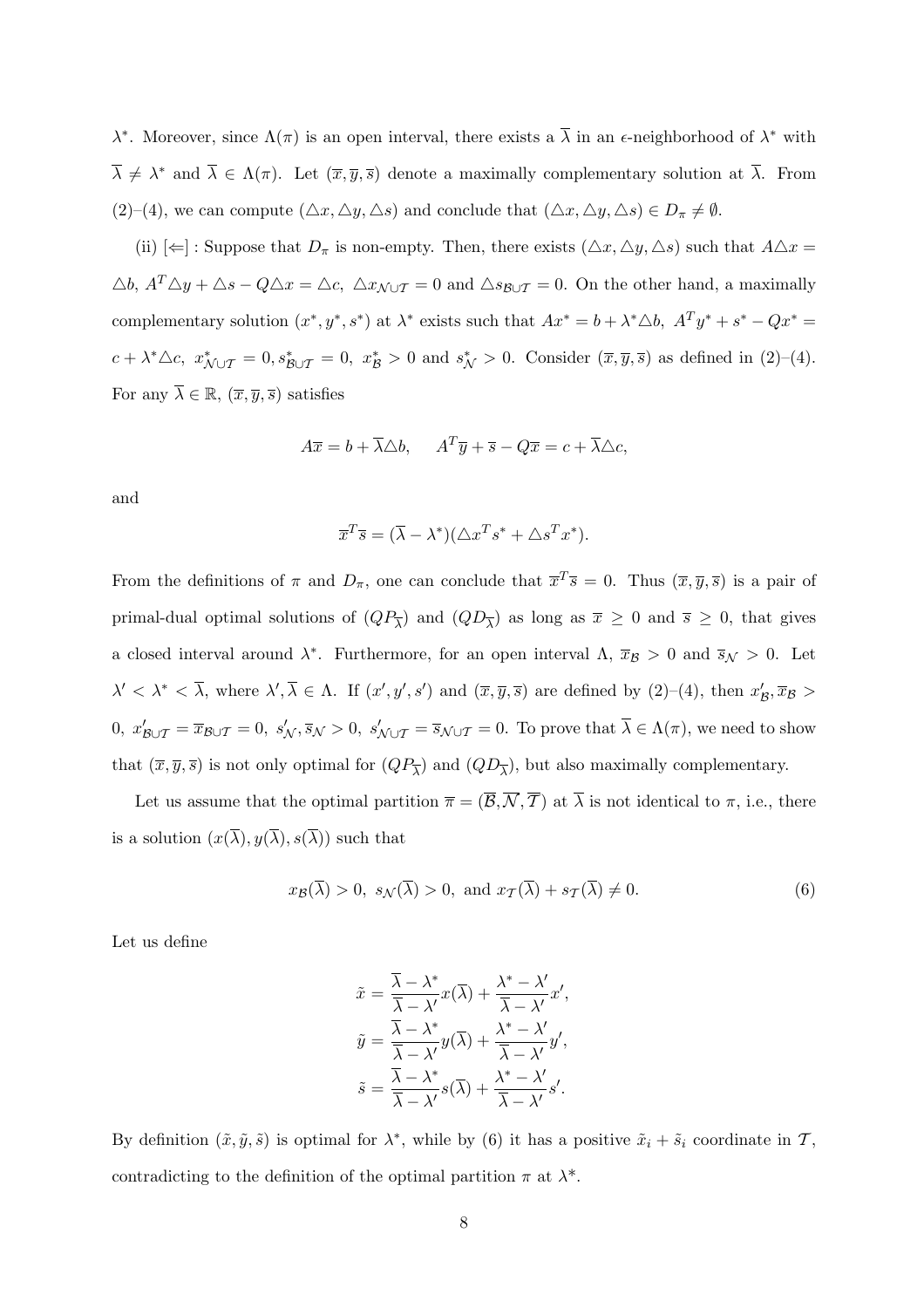We still need to show that  $\Lambda(\pi)$  is a connected interval. The proof follows the same reasoning as the proof of Lemma 3.1 and is omitted.

(iii) Let  $\lambda \in \mathcal{O}(\pi)$ , then by definition  $\pi(\lambda) = \pi$ , and hence for  $\lambda \in \Lambda$  there is a maximally complementary solution  $(x, y, s)$  which satisfies  $Ax = b + \lambda \Delta b$ ,  $A^T y + s - Qx = c +$  $\lambda \triangle c$ ,  $x_{\mathcal{N} \cup \mathcal{T}} = 0$ ,  $s_{\mathcal{B} \cup \mathcal{T}} = 0$ ,  $x_{\mathcal{B}} > 0$  and  $s_{\mathcal{N}} > 0$ , from which we conclude that  $\lambda \in \Lambda(\pi)$ . Analogously, one can prove that if  $\lambda \in \Lambda(\pi)$  then  $\lambda \in \mathcal{O}(\pi)$ . Consequently,  $\mathcal{O}(\pi) = \Lambda(\pi)$ . Because  $\Lambda(\pi)$  is a polyhedral set, it follows that  $cl \mathcal{S}_{\lambda}(\pi) = \overline{\mathcal{S}}_{\lambda}(\pi)$ . Since  $\Lambda(\pi)$  is an open interval, we conclude that  $cl\mathcal{O}(\pi) = cl\Lambda(\pi) = \overline{\Lambda}(\pi)$ .

(iv) This result follows from Lemma 2.3 of Berkelaar et al. (1997).  $\Box$ 

The following two corollaries are direct consequences of Theorem 4.1.

Corollary 4.2 Let  $\lambda_2 > \lambda_1$  be such that  $\pi(\lambda_1) = \pi(\lambda_2)$ . Then,  $\pi(\lambda)$  is constant for all  $\lambda \in$  $[\lambda_1, \lambda_2].$ 

**Corollary 4.3** Let  $(x^{(1)}, y^{(1)}, s^{(1)})$  and  $(x^{(2)}, y^{(2)}, s^{(2)})$  be maximally complementary solutions of  $(QP_{\lambda_1})$ ,  $(QD_{\lambda_1})$  and  $(QP_{\lambda_2})$ ,  $(QD_{\lambda_2})$ , respectively. Then, for any  $\lambda \in [\lambda_1, \lambda_2]$ 

$$
x(\lambda) = \frac{\lambda_2 - \lambda}{\lambda_2 - \lambda_1} x^{(1)} + \frac{\lambda - \lambda_1}{\lambda_2 - \lambda_1} x^{(2)},
$$
  

$$
y(\lambda) = \frac{\lambda_2 - \lambda}{\lambda_2 - \lambda_1} y^{(1)} + \frac{\lambda - \lambda_1}{\lambda_2 - \lambda_1} y^{(2)},
$$
  

$$
s(\lambda) = \frac{\lambda_2 - \lambda}{\lambda_2 - \lambda_1} s^{(1)} + \frac{\lambda - \lambda_1}{\lambda_2 - \lambda_1} s^{(2)}
$$

is a maximally complementary solution of  $(QP_\lambda)$  and  $(QD_\lambda)$  if and only if  $\lambda_1, \lambda_2 \in \Lambda(\pi)$ .

The next theorem shows how to determine the endpoints of the interval  $\overline{\Lambda}(\pi)$ . It is a direct consequence of Theorem 4.1 as well.

**Theorem 4.4** Let  $\lambda^* \in \Lambda$  and let  $(x^*, y^*, s^*)$  be a maximally complementary solution of  $(QP_{\lambda^*})$ and  $(QD_{\lambda^*})$  with optimal partition  $\pi = (\mathcal{B}, \mathcal{N}, \mathcal{T})$ . Then the left and right extreme points of the closed interval  $\overline{\Lambda}(\pi) = [\lambda_{\ell}, \lambda_u]$  that contains  $\lambda^*$  can be obtained by minimizing and maximizing  $\lambda$  over  $\overline{S}_{\lambda}(\pi)$ , respectively, i.e., by solving

$$
\lambda_{\ell} = \min_{\lambda, x, y, s} \{ \lambda : Ax - \lambda \Delta b = b, \ x_{\mathcal{B}} \ge 0, \ x_{\mathcal{N} \cup \mathcal{T}} = 0, \tag{7}
$$

$$
A^T y + s - Qx - \lambda \Delta c = c, \ s_{\mathcal{N}} \ge 0, \ s_{\mathcal{B} \cup \mathcal{T}} = 0 \},
$$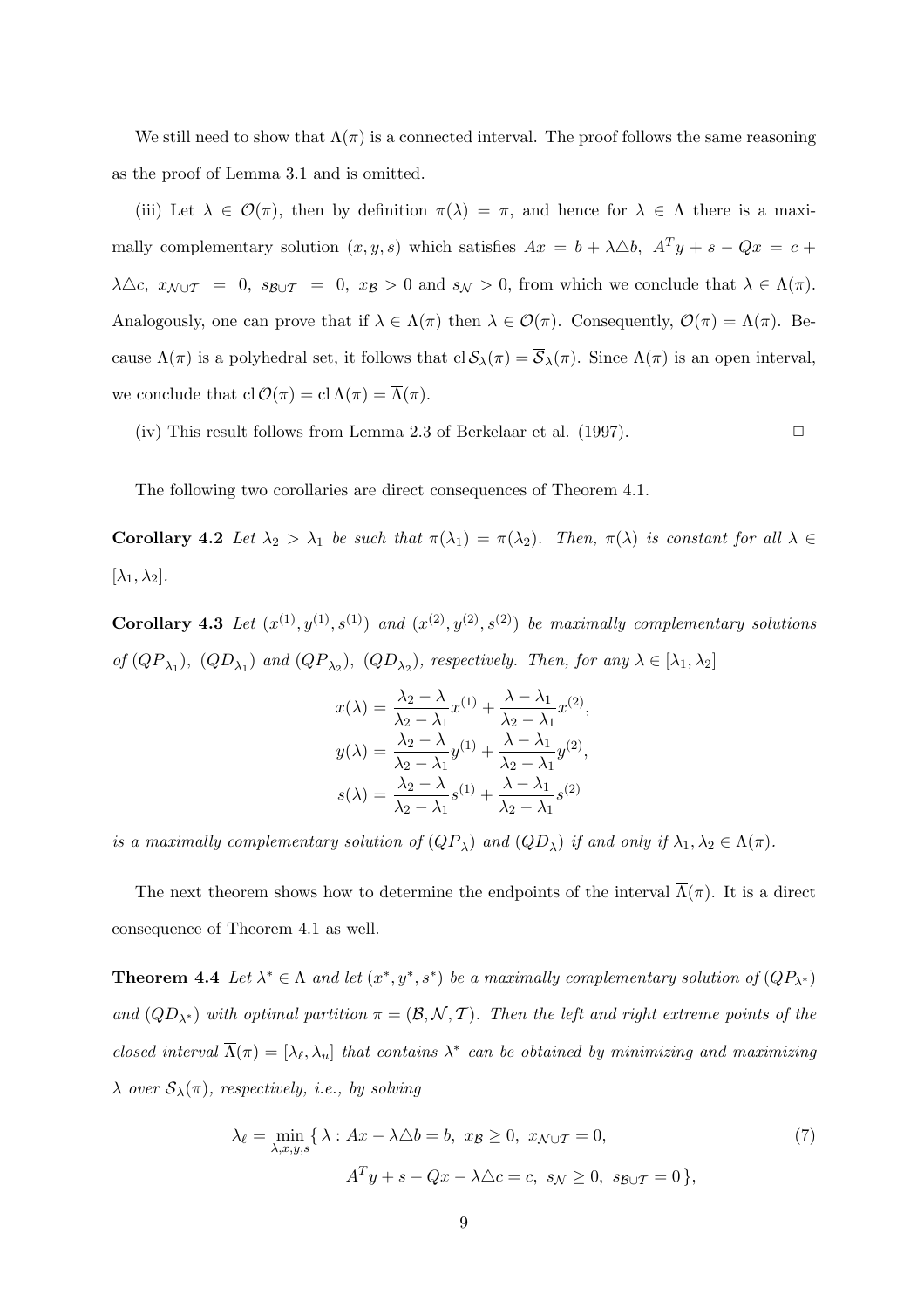and

$$
\lambda_u = \max_{\lambda, x, y, s} \{ \lambda : Ax - \lambda \Delta b = b, \ x_{\mathcal{B}} \ge 0, \ x_{\mathcal{N} \cup \mathcal{T}} = 0, \tag{8}
$$
\n
$$
A^T y + s - Qx - \lambda \Delta c = c, \ s_{\mathcal{N}} \ge 0, \ s_{\mathcal{B} \cup \mathcal{T}} = 0 \}.
$$

**Proof:** We will prove the theorem for  $\lambda_u$  only. The proof for  $\lambda_\ell$  goes analogously. Problem (8) is feasible since problems  $(QP_\lambda)$  and  $(QD_\lambda)$  are feasible for the given  $\lambda = \lambda^*$ . We continue by considering two cases:

(i) Problem (8) is unbounded. Then for every  $\lambda \geq \lambda^*$  there exists a feasible solution  $(x, y, s)$ for  $(QP_\lambda)$  and  $(QD_\lambda)$ . Further, from the complementarity property  $x^T s = 0$  we conclude that  $(x, y, s)$  is also optimal for  $(QP_\lambda)$  and  $(QD_\lambda)$ . Theorem 4.1 imply that  $\lambda$  and  $\lambda^*$  belong to the same interval  $\Lambda(\pi)$ . Since this holds for any  $\lambda \geq \lambda^*$ , the right boundary of  $\Lambda(\pi)$  is  $+\infty$ .

(ii) Problem (8) has an optimal solution  $(\tilde{\lambda}, \tilde{x}, \tilde{y}, \tilde{s})$ . Similarly to (i),  $(\tilde{x}, \tilde{y}, \tilde{s})$  is feasible for  $(QP_{\tilde{\lambda}})$ and  $(QD_{\tilde{\lambda}})$ . From the complementarity property  $\tilde{x}^T \tilde{s} = 0$  we conclude that  $(\tilde{x}, \tilde{y}, \tilde{s})$  is optimal for  $(QP_{\tilde{\lambda}})$  and  $(QD_{\tilde{\lambda}})$ , and then Theorem 4.1 imply that  $\tilde{\lambda}$  and  $\lambda^*$  belong to the interval  $\Lambda(\pi)$ and so  $\lambda \leq \lambda_u$ .

Since for every  $\lambda \in \Lambda(\pi)$  problem (8) has a feasible solution and for any  $\tilde{\lambda} \ge \lambda_u$  the optimal partition is different, the proof is completed.  $\Box$ 

The open interval  $\Lambda(\pi)$  is referred to as *invariancy interval* because the optimal partition is invariant on it. The points  $\lambda_{\ell}$  and  $\lambda_{u}$ , that separate neighboring invariancy intervals, are called transition points. The following theorem shows that the optimal value function is quadratic on an invariancy interval  $(\lambda_{\ell}, \lambda_u)$ , where  $\lambda_{\ell}$  and  $\lambda_u$  are obtained by solving (7) and (8). It presents an explicit formula for the optimal value function as well as simple criteria to determine convexity, concavity or linearity of the optimal value function on a specific invariancy interval.

**Theorem 4.5** Let  $\lambda_{\ell}$  and  $\lambda_u$  be obtained by solving (7) and (8), respectively. The optimal value function  $\phi(\lambda)$  is quadratic on  $\mathcal{O}(\pi) = (\lambda_{\ell}, \lambda_u)$ .

**Proof:** If  $\lambda_{\ell} = \lambda_u$  the statement is trivial, so we may assume that  $\lambda_{\ell} < \lambda_u$ . Let  $\lambda_{\ell} < \lambda_1 <$  $\lambda < \lambda_2 < \lambda_u$  are given and let  $(x^{(1)}, y^{(1)}, s^{(1)})$ ,  $(x^{(2)}, y^{(2)}, s^{(2)})$  and  $(x(\lambda), y(\lambda), s(\lambda))$  be pairs of primal-dual optimal solutions corresponding to  $\lambda_1$ ,  $\lambda_2$  and  $\lambda$ , respectively. Thus, there is a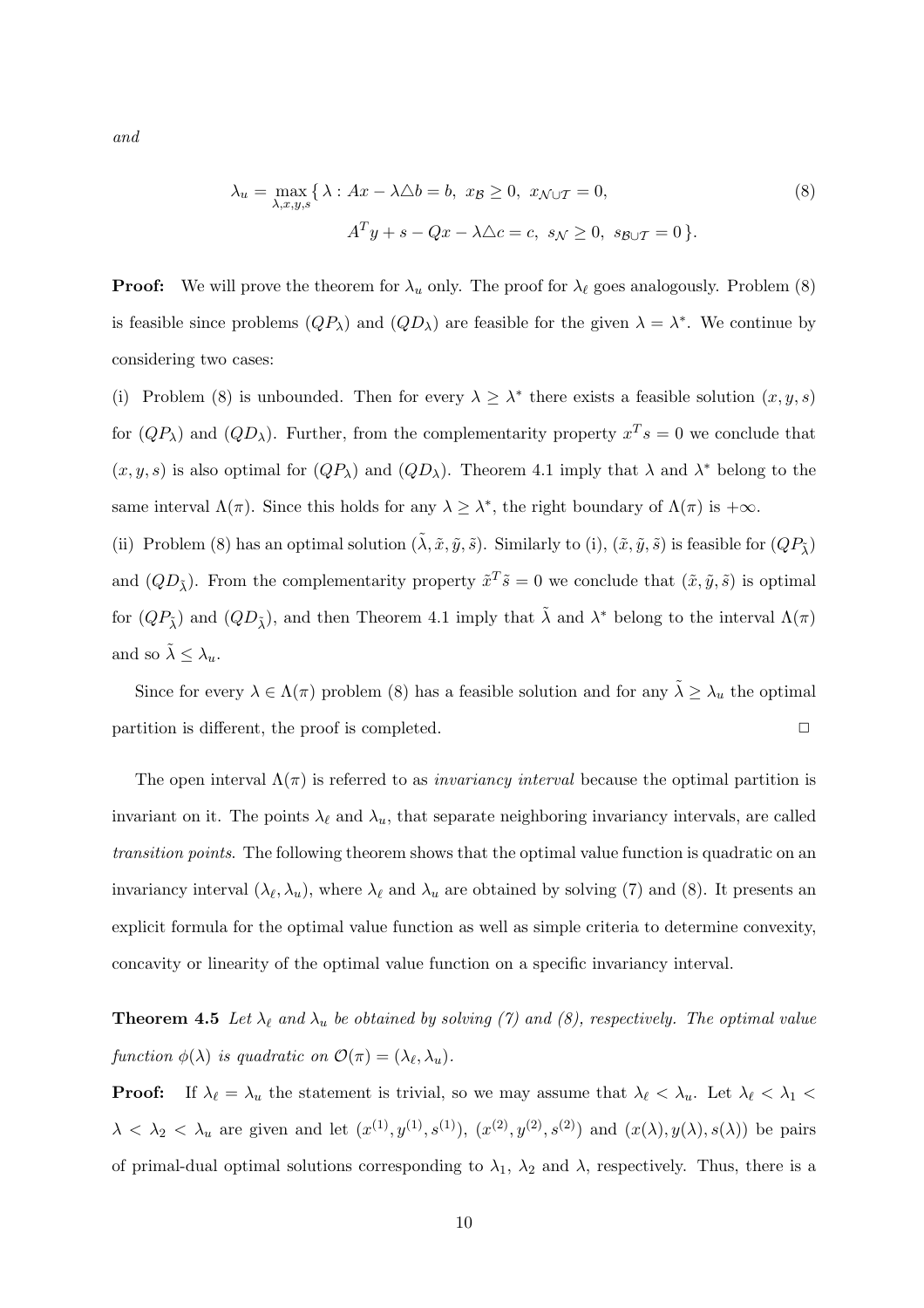$\theta = \frac{\lambda - \lambda_1}{\lambda_0 - \lambda_1}$  $\frac{\lambda-\lambda_1}{\lambda_2-\lambda_1} \in (0,1)$  such that

$$
\lambda = \lambda_1 + \theta \triangle \lambda,
$$
  
\n
$$
x(\lambda) = x^{(1)} + \theta \triangle x = x^{(1)} + \frac{\lambda - \lambda_1}{\lambda_2 - \lambda_1} \triangle x,
$$
  
\n
$$
y(\lambda) = y^{(1)} + \theta \triangle y = y^{(1)} + \frac{\lambda - \lambda_1}{\lambda_2 - \lambda_1} \triangle y,
$$
  
\n
$$
s(\lambda) = s^{(1)} + \theta \triangle s = s^{(1)} + \frac{\lambda - \lambda_1}{\lambda_2 - \lambda_1} \triangle s,
$$

where  $\triangle \lambda = \lambda_2 - \lambda_1, \triangle x = x^{(2)} - x^{(1)}, \triangle y = y^{(2)} - y^{(1)}$  and  $\triangle s = s^{(2)} - s^{(1)}$ . We also have

$$
A\triangle x = \triangle \lambda \triangle b,\tag{9}
$$

$$
A^T \triangle y + \triangle s - Q \triangle x = \triangle \lambda \triangle c. \tag{10}
$$

The optimal value function at  $\lambda$  is given by

$$
\phi(\lambda) = (b + \lambda \Delta b)^T y(\lambda) - \frac{1}{2} x(\lambda)^T Q x(\lambda)
$$
  
\n
$$
= (b + (\lambda_1 + \theta \Delta \lambda) \Delta b)^T (y^{(1)} + \theta \Delta y) - \frac{1}{2} (x^{(1)} + \theta \Delta x)^T Q (x^{(1)} + \theta \Delta x)
$$
  
\n
$$
= (b + \lambda_1 \Delta b)^T y^{(1)} + \theta (\Delta \lambda \Delta b^T y^{(1)} + (b + \lambda_1 \Delta b)^T \Delta y) + \theta^2 \Delta \lambda \Delta b^T \Delta y
$$
  
\n
$$
- \frac{1}{2} x^{(1)^T} Q x^{(1)} - \theta x^{(1)^T} Q \Delta x - \frac{1}{2} \theta^2 \Delta x^T Q \Delta x.
$$
\n(11)

From equations (9) and (10), one gets

$$
\Delta x^T Q \Delta x = \Delta \lambda (\Delta b^T \Delta y - \Delta c^T \Delta x), \qquad (12)
$$

$$
x^{(1)^{T}} Q \triangle x = (b + \lambda_1 \triangle b)^{T} \triangle y - \triangle \lambda \triangle c^{T} x^{(1)}.
$$
\n(13)

Substituting (12) and (13) into (11) we obtain

$$
\phi(\lambda) = \phi(\lambda_1 + \theta \triangle \lambda) = \phi(\lambda_1) + \theta \triangle \lambda (\triangle b^T y^{(1)} + \triangle c^T x^{(1)}) + \frac{1}{2} \theta^2 \triangle \lambda (\triangle c^T \triangle x + \triangle b^T \triangle y).
$$
 (14)

Using the notation

$$
\gamma_1 = \Delta b^T y^{(1)} + \Delta c^T x^{(1)},\tag{15}
$$

$$
\gamma_2 = \Delta b^T y^{(2)} + \Delta c^T x^{(2)},\tag{16}
$$

$$
\gamma = \frac{\gamma_2 - \gamma_1}{\lambda_2 - \lambda_1} = \frac{\Delta c^T \Delta x + \Delta b^T \Delta y}{\lambda_2 - \lambda_1},\tag{17}
$$

one can rewrite (14) as

$$
\phi(\lambda) = (\phi(\lambda_1) - \lambda_1 \gamma_1 + \frac{1}{2} \lambda_1^2 \gamma) + (\gamma_1 - \lambda_1 \gamma) \lambda + \frac{1}{2} \gamma \lambda^2.
$$
 (18)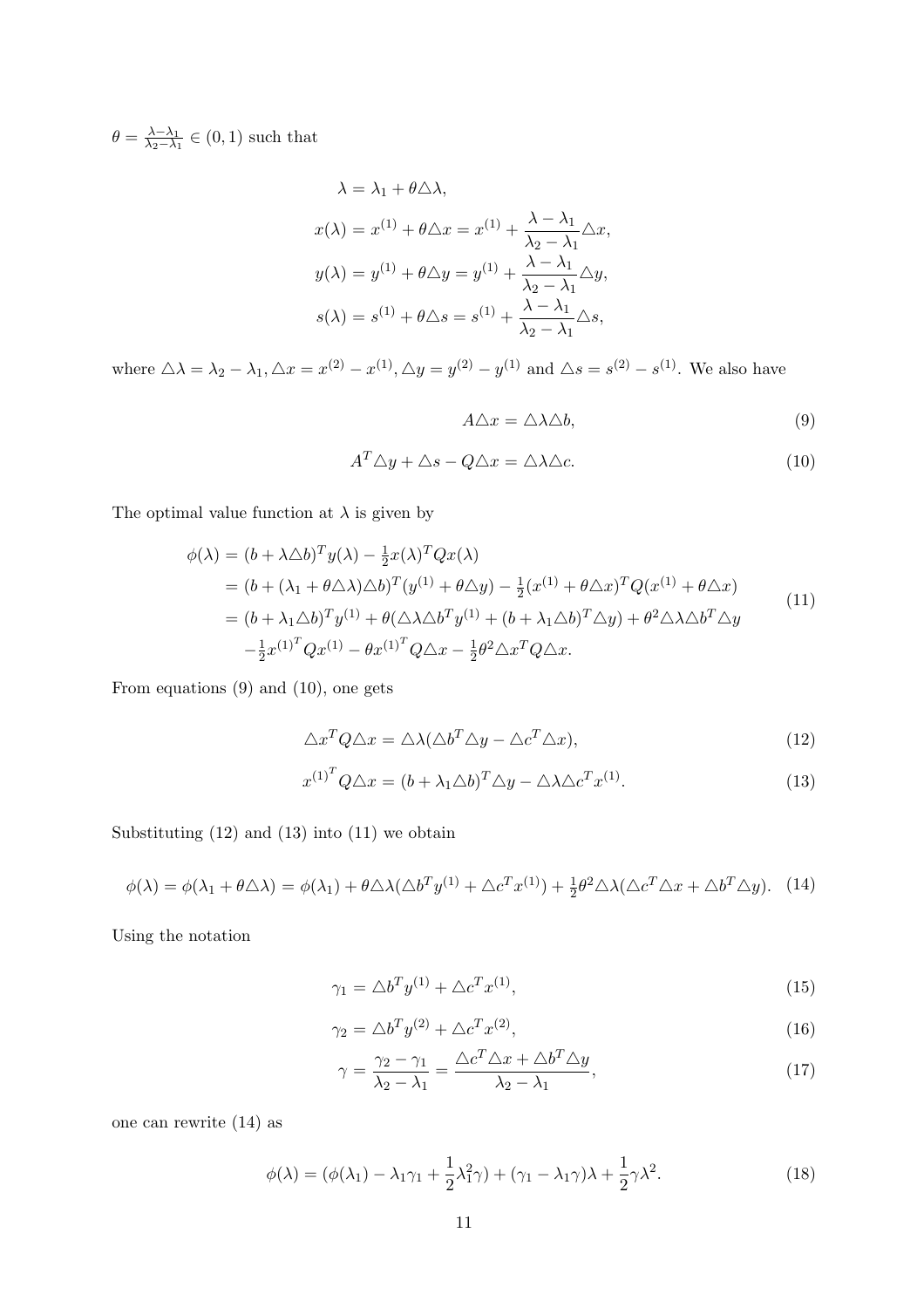Because  $\lambda_1$  and  $\lambda_2$  are two arbitrary elements from the interval  $(\lambda_\ell, \lambda_u)$ , the claim of the theorem follows directly from  $(18)$ . The proof is complete.  $\Box$ 

It should be mentioned that the sign of  $\Delta c^T \Delta x + \Delta b^T \Delta y$  in (14) is independent of  $\lambda_1$  and  $\lambda_2$ , because both  $\lambda_1$  and  $\lambda_2$  are two arbitrary numbers in  $(\lambda_\ell, \lambda_u)$ . The following corollary is a straightforward consequence of (18).

Corollary 4.6 For two arbitrary  $\lambda_1 < \lambda_2 \in (\lambda_{\ell}, \lambda_u)$ , let  $(x^{(1)}, y^{(1)}, s^{(1)})$  and  $(x^{(2)}, y^{(2)}, s^{(2)})$  be pairs of primal-dual optimal solutions corresponding to  $\lambda_1$  and  $\lambda_2$ , respectively. Moreover, let  $\Delta x = x^{(2)} - x^{(1)}$  and  $\Delta y = y^{(2)} - y^{(1)}$ . Then, the optimal value function  $\phi(\lambda)$  is quadratic on  $\mathcal{O}(\pi) = (\lambda_{\ell}, \lambda_u)$  and it is

- (i) strictly convex if  $\Delta c^T \Delta x + \Delta b^T \Delta y > 0$ ;
- (ii) linear if  $\Delta c^T \Delta x + \Delta b^T \Delta y = 0$ ;
- (iii) strictly concave if  $\Delta c^T \Delta x + \Delta b^T \Delta y < 0$ .

**Remark 4.7** For  $\Delta c = 0$  equation (18) reduces to the one presented in Theorem 3.5 in Berkelaar et al. (1997).

**Remark 4.8** Note that  $\pi$  represents either an optimal partition at a transition point, when  $\lambda_{\ell} = \lambda_{u}$ , or on the interval between two consequent transition points  $\lambda_{\ell}$  and  $\lambda_{u}$ . Thus  $\Lambda =$  $\bigcup_{\pi} \Lambda(\pi) = \bigcup_{\pi} \overline{\Lambda}(\pi)$ , where  $\pi$  runs throughout all possible partitions.

Corollary 4.9 The optimal value function  $\phi(\lambda)$  is continuous and piecewise quadratic on  $\Lambda$ .

**Proof:** The fact that the optimal value function is piecewise quadratic follows directly from Theorem 4.5. We need only to prove the continuity of  $\phi(\lambda)$ . Continuity at interior points of any invariancy interval follows from (18). Let  $\lambda^*$  be the left transition point of the given invariancy interval (i.e.,  $\lambda^* = \lambda_\ell$ ) and  $(x(\lambda^*), y(\lambda^*), s(\lambda^*))$  be a pair of primal-dual optimal solutions at  $\lambda^*$ . We need to prove that  $\lim_{\lambda \downarrow \lambda^*} \phi(\lambda) = \phi(\lambda^*)$ . For any  $\lambda$  close enough to  $\lambda^*$ , there is a  $\overline{\lambda}$  such that for  $\lambda^* < \lambda < \overline{\lambda}$  with  $\pi(\lambda) = \pi(\overline{\lambda})$ . Let  $(x(\overline{\lambda}), y(\overline{\lambda}), s(\overline{\lambda}))$  be a maximally complementary optimal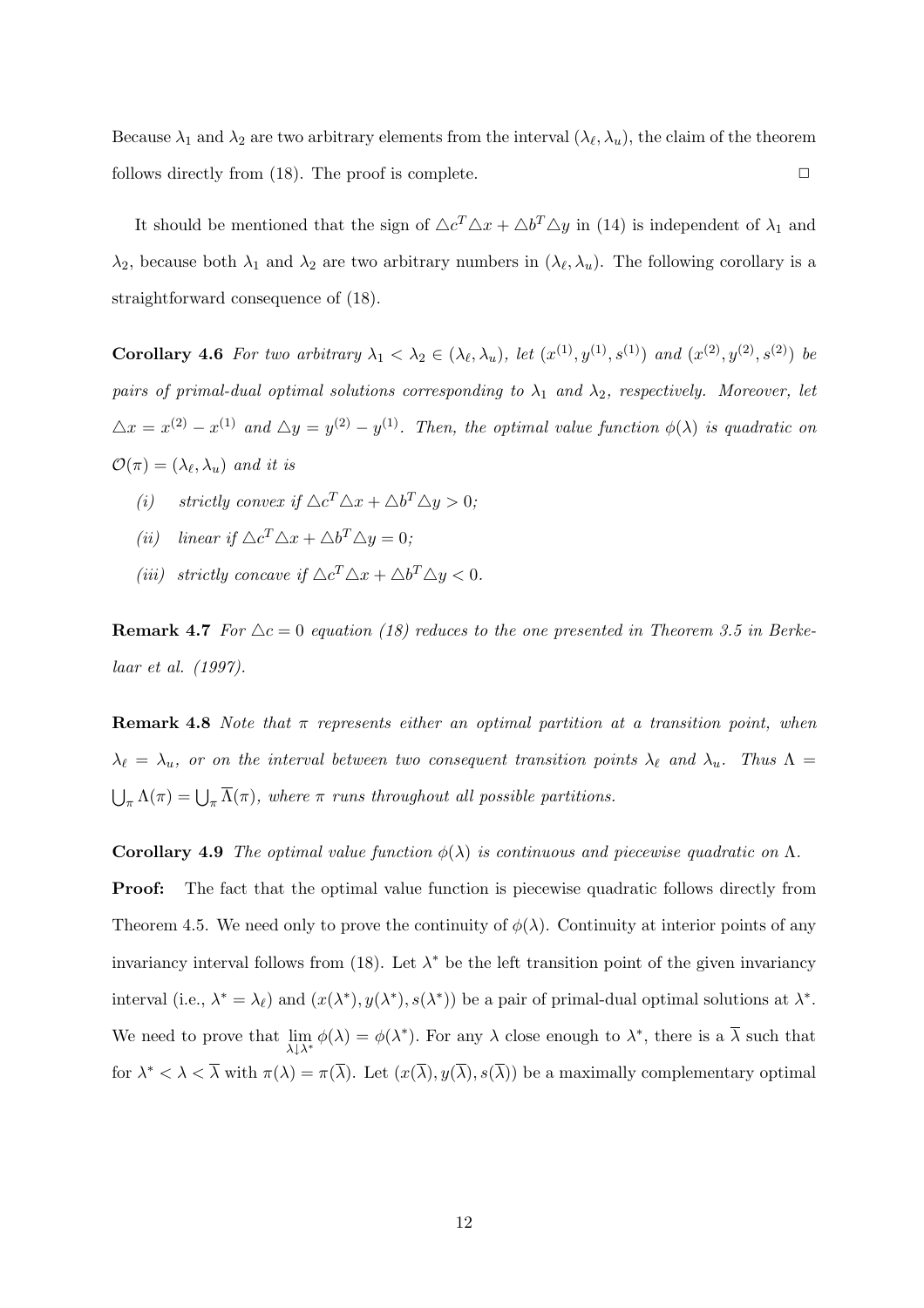solution at  $\overline{\lambda}$  and  $\theta = \frac{\lambda^* - \lambda}{\lambda^* - \overline{\lambda}}$  $\frac{\lambda^* - \lambda}{\lambda^* - \overline{\lambda}} \in (0, 1)$ . We define

$$
x(\lambda) = \theta x(\overline{\lambda}) + (1 - \theta)x(\lambda^*),
$$
  

$$
y(\lambda) = \theta y(\overline{\lambda}) + (1 - \theta)y(\lambda^*),
$$
  

$$
s(\lambda) = \theta s(\overline{\lambda}) + (1 - \theta)s(\lambda^*),
$$

that shows the convergence of the subsequence  $(x(\lambda), y(\lambda), s(\lambda))$  to  $(x(\lambda^*), y(\lambda^*), s(\lambda^*))$  when θ goes to zero. As in our case  $\lambda^* = \lambda_\ell$ , thus it follows from (7) that  $x(\lambda)^T s(\lambda) = \theta(1 - \lambda_\ell)$  $\theta(x(\overline{\lambda})^T s(\lambda^*) + s(\overline{\lambda})^T x(\lambda^*)) = 0$ . It means that the subsequence  $(x(\lambda), y(\lambda), s(\lambda))$  is complementary.

We know that  $x(\lambda) = x(\lambda^*) + \theta(x(\overline{\lambda}) - x(\lambda^*))$  and

$$
\phi(\lambda) = (c + \lambda \Delta c)^T x(\lambda) + \frac{1}{2} x(\lambda)^T Q x(\lambda) = (c + \lambda \Delta c)^T x(\lambda^*) + \frac{1}{2} x(\lambda^*)^T Q x(\lambda^*)
$$
  
+ 
$$
\theta(c + \lambda \Delta c)^T (x(\overline{\lambda}) - x(\lambda^*)) + \theta(x(\overline{\lambda}) - x(\lambda^*))^T Q x(\lambda^*)
$$
  
+ 
$$
\frac{1}{2} \theta^2 (x(\overline{\lambda}) - x(\lambda^*))^T Q (x(\overline{\lambda}) - x(\lambda^*)),
$$
\n(19)

with  $\theta = \frac{\lambda^* - \lambda}{\lambda^* - \overline{\lambda}}$  $\frac{\lambda^*-\lambda}{\lambda^*-\lambda} \in (0,1)$ . When  $\lambda \downarrow \lambda^*$  (i.e.,  $\theta \downarrow 0$ ), we have  $\phi(\lambda) \to \phi(\lambda^*)$  that proves left continuity of the optimal value function  $\phi(\lambda)$  at  $\lambda^* = \lambda_{\ell}$ . Analogously, one can prove right continuity of the optimal value function considering  $\lambda^* = \lambda_u$  by using problem (8) that completes the proof.  $\Box$ 

#### 4.2 Derivatives, Invariancy Intervals, and Transition Points

In this subsection, the first and second order derivatives of the optimal value function are studied. We also investigate the relationship between the invariancy intervals and neighboring transition points where these derivatives may not exist.

Two auxiliary LO problems were presented in Theorem 4.4 to identify transition points and consequently to determine invariancy intervals. The following theorem allows us to compute the left and right first order derivatives of the optimal value function by solving another two auxiliary LO problems.

**Theorem 4.10** For a given  $\lambda \in \Lambda$ , let  $(x^*, y^*, s^*)$  be a pair of primal-dual optimal solutions of  $(QP_\lambda)$  and  $(QD_\lambda)$ . Then, the left and right derivatives of the optimal value function  $\phi(\lambda)$  at  $\lambda$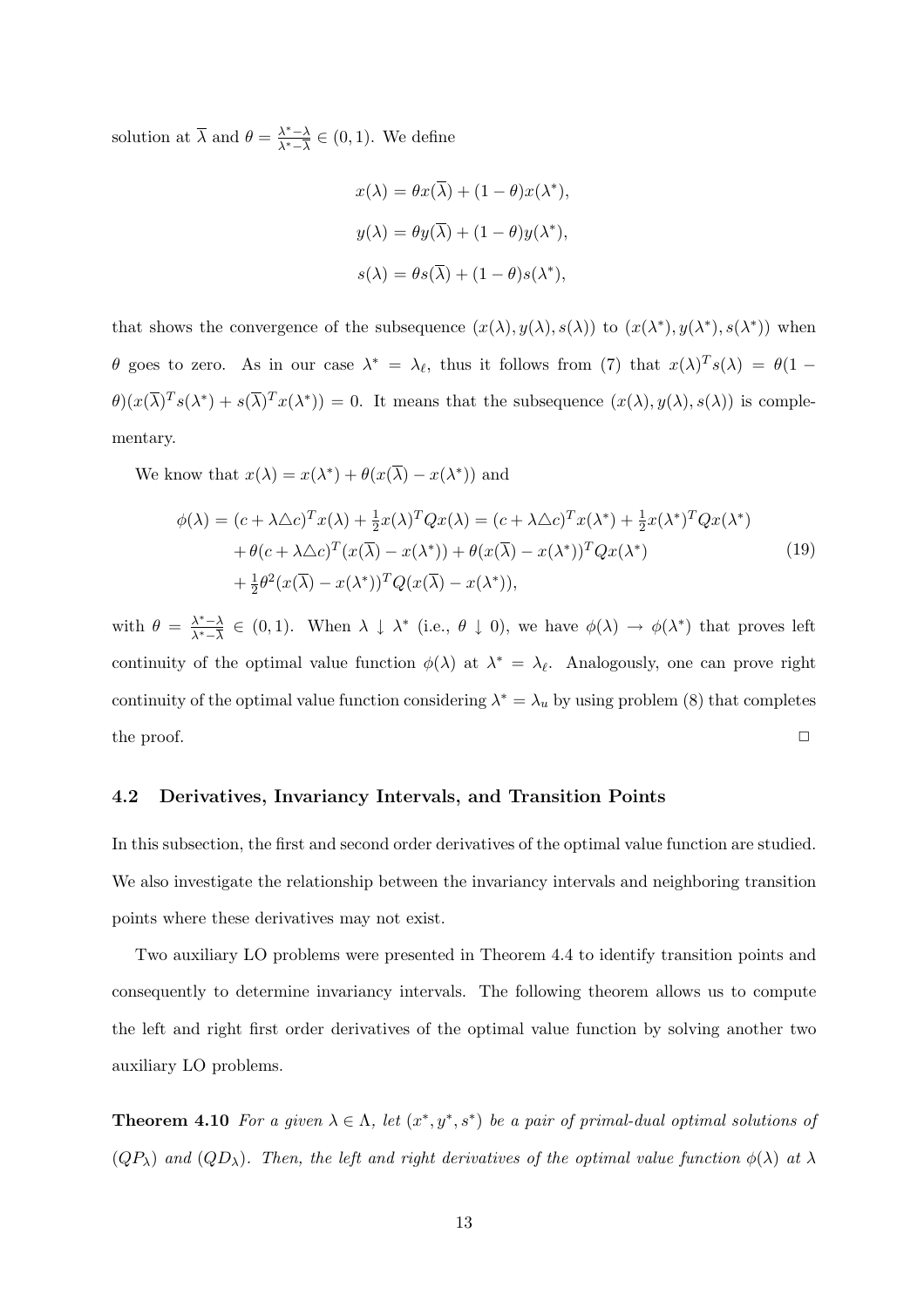satisfy

$$
\phi'_{-}(\lambda) = \min_{x,y,s} \{ \Delta b^T y : (x,y,s) \in \mathcal{QD}_{\lambda}^* \} + \max_{x} \{ \Delta c^T x : x \in \mathcal{QD}_{\lambda}^* \},
$$
\n(20)

$$
\phi'_{+}(\lambda) = \max_{x,y,s} \{\Delta b^T y : (x,y,s) \in \mathcal{QD}_{\lambda}^*\} + \min_{x} \{\Delta c^T x : x \in \mathcal{QD}_{\lambda}^*\}.
$$
\n(21)

**Proof:** Let  $\varepsilon$  be a sufficiently small real number. For any optimal solution  $x(\lambda) \in \mathcal{QP}_\lambda^*$  and  $(x(\lambda), y(\lambda), s(\lambda)) \in \mathcal{QD}_{\lambda}^{*}$  we have

$$
\phi(\lambda + \varepsilon) = (b + (\lambda + \varepsilon)\Delta b)^T y(\lambda + \varepsilon) - \frac{1}{2}x(\lambda + \varepsilon)^T Qx(\lambda + \varepsilon)
$$
  
\n
$$
= (b + \lambda\Delta b)^T y(\lambda) - \frac{1}{2}x(\lambda)^T Qx(\lambda) + \varepsilon(\Delta b^T y(\lambda) + \Delta c^T x(\lambda + \varepsilon))
$$
  
\n
$$
+ x(\lambda + \varepsilon)^T s(\lambda) + \frac{1}{2}(x(\lambda + \varepsilon) - x(\lambda))^T Q(x(\lambda + \varepsilon) - x(\lambda))
$$
  
\n
$$
\ge (b + \lambda\Delta b)^T y(\lambda) - \frac{1}{2}x(\lambda)^T Qx(\lambda) + \varepsilon(\Delta b^T y(\lambda) + \Delta c^T x(\lambda + \varepsilon))
$$
  
\n
$$
= \phi(\lambda) + \varepsilon(\Delta b^T y(\lambda) + \Delta c^T x(\lambda + \varepsilon)),
$$
\n(22)

where the constraints of  $(QD_\lambda)$  and  $(QP_{\lambda+\varepsilon})$  were used. Analogously, the constraints of  $(QP_\lambda)$ and  $(QD_{\lambda+\varepsilon})$  imply

$$
\phi(\lambda + \varepsilon) \le \phi(\lambda) + \varepsilon (\Delta b^T y(\lambda + \varepsilon) + \Delta c^T x(\lambda)).
$$
\n(23)

We prove only (21). The proof of (20) goes analogously. Using (22) and (23) for a positive  $\varepsilon$  we derive the following inequality

$$
\Delta b^T y(\lambda) + \Delta c^T x(\lambda + \varepsilon) \le \frac{\phi(\lambda + \varepsilon) - \phi(\lambda)}{\varepsilon} \le \Delta b^T y(\lambda + \varepsilon) + \Delta c^T x(\lambda).
$$
 (24)

For any  $\varepsilon$  small enough, there is a  $\overline{\lambda}$  such that  $\lambda < \lambda + \varepsilon < \overline{\lambda}$  and  $\lambda + \varepsilon$  and  $\overline{\lambda}$  are in the same invariancy interval. Let  $(x(\overline{\lambda}), y(\overline{\lambda}), s(\overline{\lambda}))$  be an optimal solution at  $\overline{\lambda}$  and for  $\theta = \frac{\lambda - \overline{\lambda}}{\lambda}$  $\frac{\lambda-\lambda}{\lambda+\varepsilon-\overline{\lambda}}>1,$ we define

$$
\tilde{x}(\theta) = \theta x(\lambda + \varepsilon) + (1 - \theta)x(\overline{\lambda}),
$$
  

$$
\tilde{y}(\theta) = \theta y(\lambda + \varepsilon) + (1 - \theta)y(\overline{\lambda}),
$$
  

$$
\tilde{s}(\theta) = \theta s(\lambda + \varepsilon) + (1 - \theta)s(\overline{\lambda}),
$$

which shows that when  $\varepsilon \downarrow 0$  ( $\theta \downarrow 1$ ) the subsequence  $(x(\lambda + \varepsilon), y(\lambda + \varepsilon), s(\lambda + \varepsilon))$  converges to  $(\tilde{x}(1), \tilde{y}(1), \tilde{s}(1)) = (\tilde{x}, \tilde{y}, \tilde{s})$ . Since  $\lambda + \varepsilon$  and  $\overline{\lambda}$  are in the same invariancy interval, thus  $\tilde{x}^T \tilde{s} = \theta(1-\theta)(x(\lambda+\varepsilon)^T s(\overline{\lambda}) + s(\lambda+\varepsilon)^T x(\overline{\lambda})) = 0$  shows that  $\tilde{x}$  is a primal optimal solution of  $(QP_\lambda)$  and  $(\tilde{x}, \tilde{y}, \tilde{s})$  is a dual optimal solution of  $(QD_\lambda)$ . Letting  $\varepsilon \downarrow 0$  we get

$$
\lim_{\varepsilon \downarrow 0} \triangle c^T x (\lambda + \varepsilon) = \triangle c^T \tilde{x} \quad \text{and} \quad \lim_{\varepsilon \downarrow 0} \triangle b^T y (\lambda + \varepsilon) = \triangle b^T \tilde{y}.
$$
 (25)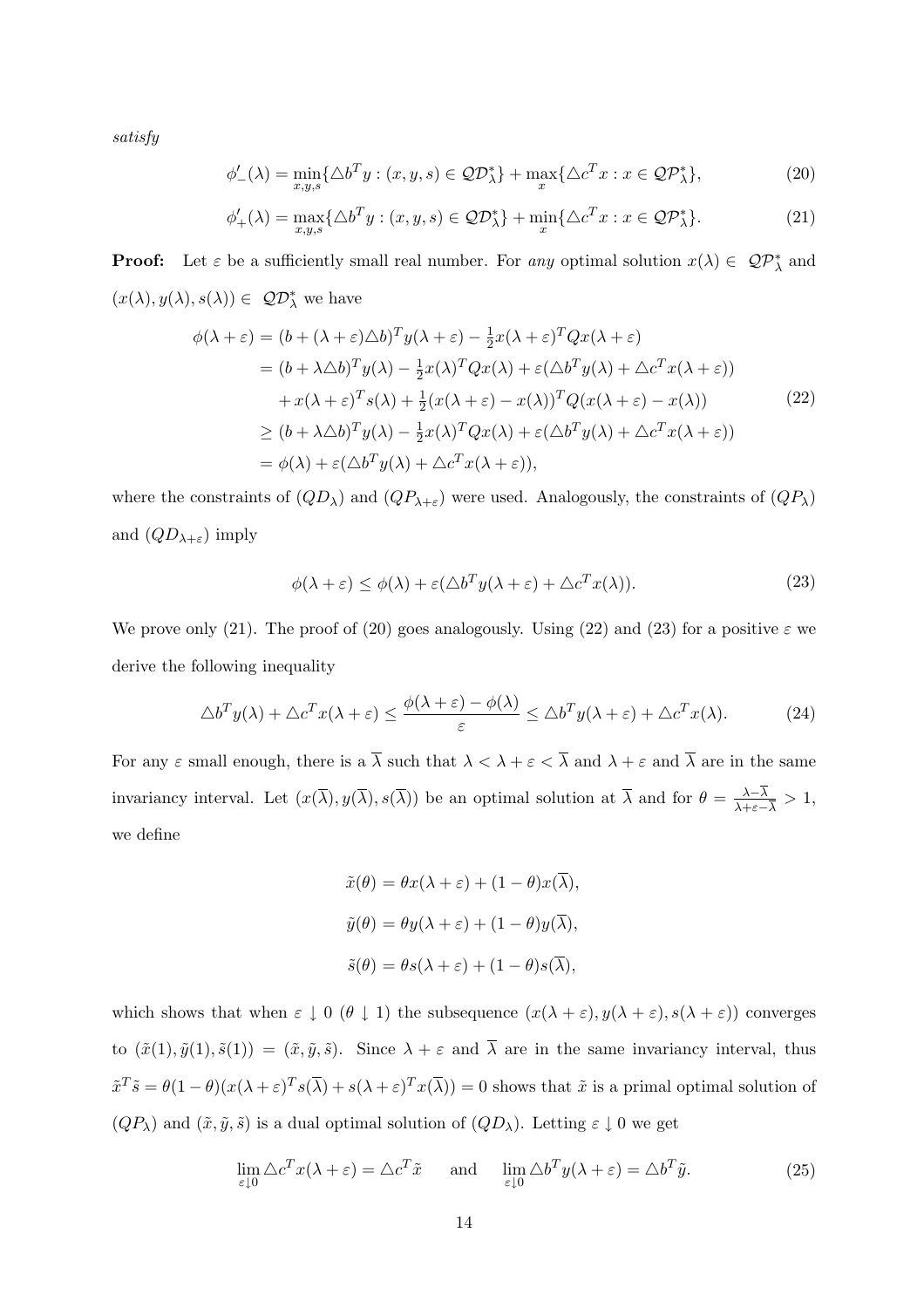From (24) and (25) one can easily obtain the inequality

$$
\Delta b^T y(\lambda) + \min_{\tilde{x}(\lambda) \in \mathcal{QP}_{\lambda}^*} \Delta c^T \tilde{x}(\lambda) \le \phi'_+(\lambda) \le \max_{\tilde{y}(\lambda) \in \mathcal{QP}_{\lambda}^*} \Delta b^T \tilde{y}(\lambda) + \Delta c^T x(\lambda).
$$
 (26)

Since  $x(\lambda)$  is any optimal solution of  $(QP_\lambda)$  and  $(x(\lambda), y(\lambda), s(\lambda))$  is any optimal solution of  $(QD_{\lambda})$ , from (26) we conclude that

$$
\max_{\tilde{y}(\lambda) \in \mathcal{QD}_{\lambda}^{*}} \triangle b^{T} \tilde{y}(\lambda) + \min_{\tilde{x}(\lambda) \in \mathcal{QP}_{\lambda}^{*}} \triangle c^{T} \tilde{x}(\lambda) \leq \phi'_{+}(\lambda) \leq \max_{\tilde{y}(\lambda) \in \mathcal{QD}_{\lambda}^{*}} \triangle b^{T} \tilde{y}(\lambda) + \min_{\tilde{x}(\lambda) \in \mathcal{QP}_{\lambda}^{*}} \triangle c^{T} \tilde{x}(\lambda).
$$

Then

$$
\phi'_+(\lambda) = \max_{\tilde{y}(\lambda) \in \mathcal{Q} \mathcal{D}^*_{\lambda}} \triangle b^T \tilde{y}(\lambda) + \min_{\tilde{x}(\lambda) \in \mathcal{Q} \mathcal{P}^*_{\lambda}} \triangle c^T \tilde{x}(\lambda),
$$

completing the proof.  $\Box$ 

Remark 4.11 It is worthwhile to make some remarks about Theorem 4.10. We consider problem (21) only. Similar results hold for problem (20). Let

$$
QPD = \{(x, y, s) : Ax = b + \lambda \Delta b, x \ge 0, x^T s^* = 0,
$$
  

$$
A^T y + s - Qx = c + \lambda \Delta c, s \ge 0, s^T x^* = 0\}.
$$

First, in the definition of the set QPD the constraints  $x \geq 0$ ,  $x^T s^* = 0$  and  $s \geq 0$ ,  $s^T x^* = 0$ are equivalent to  $x_{\mathcal{B}} \geq 0$ ,  $x_{\mathcal{N} \cup \mathcal{T}} = 0$  and  $s_{\mathcal{N}} \geq 0$ ,  $s_{\mathcal{B} \cup \mathcal{T}} = 0$ , where  $(\mathcal{B}, \mathcal{N}, \mathcal{T})$  is the optimal partition in the transition point  $\lambda$ . Second, let us consider the first and the second subproblems of (21). Observe that the optimal solutions produced by each subproblem are both optimal for  $(QP_\lambda)$  and  $(QD_\lambda)$  and so the vector  $Qx$ , appearing in the constraints, is always identical for both subproblems (see, e.g., Dorn 1960). This means that we can maximize the first subproblem over the dual optimal set  $\mathcal{QD}_{\lambda}^{*}$  only and minimize the second subproblem over the primal optimal set  $QP^*_{\lambda}$  only. In other words, instead of solving two subproblems in (21) separately, we can solve the problem

$$
\min_{x,y,s} \{ \triangle c^T x - \triangle b^T y : (x,y,s) \in \mathcal{QPD} \}
$$
\n(27)

that produces the same optimal solution  $(\hat{x}, \hat{y}, \hat{s})$  as a solution of problem (21). Then the right derivative  $\phi'_+(\lambda)$  can be computed by using the values  $(\hat{x}, \hat{y}, \hat{s})$  as  $\phi'_+(\lambda) = \Delta b^T \hat{y} + \Delta c^T \hat{x}$ . Consequently, we refer to the optimal solutions of problems (21) and (27) interchangeably.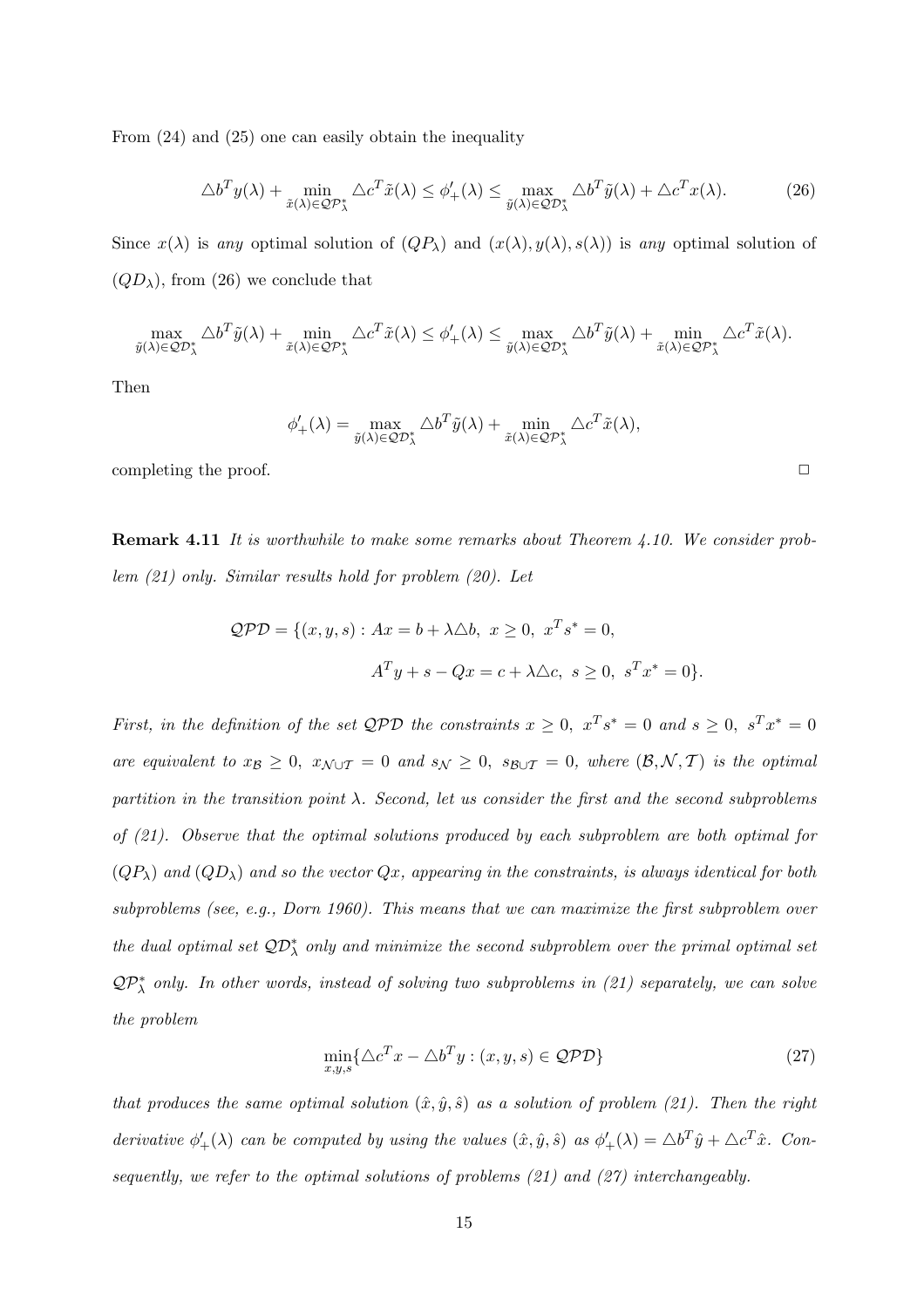The following theorem shows that if  $\lambda$  is not a transition point, then the optimal value function is differentiable and the derivative can be given explicitly.

**Theorem 4.12** If  $\lambda$  is not a transition point, then the optimal value function at  $\lambda$  is a differentiable quadratic function and its first order derivative is

$$
\phi'(\lambda) = \triangle b^T y(\lambda) + \triangle c^T x(\lambda).
$$

Proof: The result can be established directly by differentiating the optimal value function given by  $(18)$ .

If we have non-degenerate primal and dual optimal solutions at transition point  $\lambda$ , the left and right first order derivatives coincide and can be computed by using the formula given in Theorem 4.12 as well. It follows from the fact that in such situation, the optimal solution of both the primal and the dual problems  $(QP_\lambda)$  and  $(QD_\lambda)$  are unique.

The next lemma shows an important property of strictly complementary solutions of (20) and (21) and will be used later on in the paper.

**Lemma 4.13** Let  $\lambda^*$  be a transition point of the optimal value function. Further, assume that the (open) invariancy interval to the right of  $\lambda^*$  contains  $\overline{\lambda}$  with the optimal partition  $\overline{\pi}$  =  $(\overline{\mathcal{B}}, \overline{\mathcal{N}}, \overline{\mathcal{T}})$ . Let  $(x, y, s)$  be an optimal solution of (21) with  $\lambda = \lambda^*$ . Then,  $\sigma(x) \subseteq \overline{\mathcal{B}}$  and  $\sigma(s) \subseteq \overline{\mathcal{N}}$ .

**Proof:** Let  $(\overline{x}, \overline{y}, \overline{s})$  be a maximally complementary solution at  $\overline{\lambda}$  and let  $(\lambda^*, \underline{x}, y, \underline{s})$  be an optimal solution of (7) where the optimal partition is  $\bar{\pi}$ .

First, we want to prove that

$$
\Delta c^T x = \Delta c^T \underline{x} \quad \text{and} \quad \Delta b^T y = \Delta b^T y,\tag{28}
$$

$$
c^T x = c^T \underline{x} \quad \text{and} \quad b^T y = b^T \underline{y}.\tag{29}
$$

For this purpose we use equation (14). In (14) let  $\lambda_2 = \overline{\lambda}$ ,  $x^{(2)} = \overline{x}$ ,  $y^{(2)} = \overline{y}$ . Continuity of the optimal value function, that is proved in Corollary 4.9, allows us to establish that equation (14) holds not only on invariancy intervals, but also at their endpoints, i.e., at the transition points.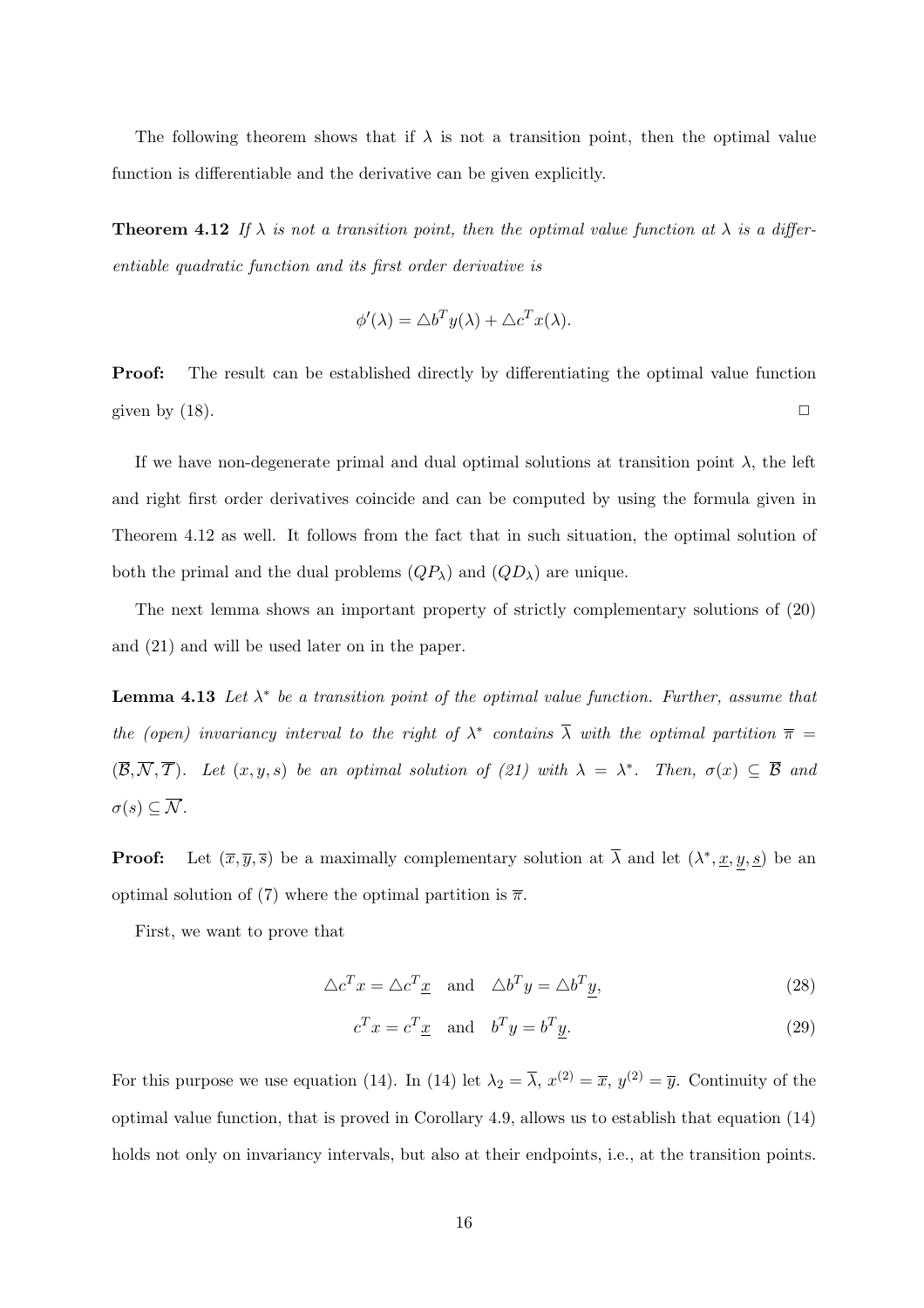Thus, we are allowed to consider the case when  $\lambda_1 = \lambda^*$  and  $(x^{(1)}, y^{(1)}, s^{(1)})$  is any optimal solution at the transition point  $\lambda^*$ .

Computing  $\phi(\lambda)$  at the point  $\overline{\lambda}$  (where  $\theta = \frac{\lambda - \lambda_1}{\lambda_2 - \lambda_1}$  $\frac{\lambda-\lambda_1}{\lambda_2-\lambda_1} = \frac{\overline{\lambda}-\lambda^*}{\overline{\lambda}-\lambda^*} = 1$ ) by (14) gives us

$$
\phi(\overline{\lambda}) = \phi(\lambda^*) + (\overline{\lambda} - \lambda^*)(\triangle b^T y^{(1)} + \triangle c^T x^{(1)}) + \frac{1}{2}(\overline{\lambda} - \lambda^*)[\triangle c^T (\overline{x} - x^{(1)}) + \triangle b^T (\overline{y} - y^{(1)})]
$$
  
=  $\phi(\lambda^*) + \frac{1}{2}(\overline{\lambda} - \lambda^*)[\triangle c^T (\overline{x} + x^{(1)}) + \triangle b^T (\overline{y} + y^{(1)})].$  (30)

One can rearrange (30) as

$$
\frac{\phi(\overline{\lambda}) - \phi(\lambda^*)}{\overline{\lambda} - \lambda^*} = \triangle c^T \left( \frac{\overline{x} + x^{(1)}}{2} \right) + \triangle b^T \left( \frac{\overline{y} + y^{(1)}}{2} \right).
$$

Let  $\overline{\lambda} \downarrow \lambda^*$ , then we have

$$
\phi'_{+}(\lambda^{*}) = \lim_{\overline{\lambda} \downarrow \lambda^{*}} \frac{\phi(\overline{\lambda}) - \phi(\lambda^{*})}{\overline{\lambda} - \lambda^{*}} = \Delta c^{T} \left( \frac{\underline{x} + x^{(1)}}{2} \right) + \Delta b^{T} \left( \frac{\underline{y} + y^{(1)}}{2} \right).
$$
 (31)

Since  $(x^{(1)}, y^{(1)}, s^{(1)})$  is an arbitrary optimal solution at  $\lambda^*$  and  $\phi'_+(\lambda^*)$  is independent of the optimal solution choice at  $\lambda^*$ , one may choose  $(x^{(1)}, y^{(1)}, s^{(1)}) = (x, y, s)$  and  $(x^{(1)}, y^{(1)}, s^{(1)}) =$  $(\underline{x}, y, s)$ . From (31) we get

$$
\phi'_{+}(\lambda^{*}) = \Delta c^{T} \left(\frac{\underline{x} + x}{2}\right) + \Delta b^{T} \left(\frac{\underline{y} + y}{2}\right) = \Delta c^{T} \left(\frac{\underline{x} + \underline{x}}{2}\right) + \Delta b^{T} \left(\frac{\underline{y} + y}{2}\right). \tag{32}
$$

Equation (32) reduces to  $\Delta c^T(\frac{x+x}{2})$  $\frac{1+x}{2}$  =  $\Delta c^T \underline{x}$  from which it follows that  $\Delta c^T x = \Delta c^T \underline{x}$ . Furthermore, let us consider  $(x^{(1)}, y^{(1)}, s^{(1)}) = (x, y, s)$  and  $(x^{(1)}, y^{(1)}, s^{(1)}) = (x, y, s)$ . From (31) we obtain  $\triangle b^T y = \triangle b^T y$ .

Now, since both  $(x, y, s)$  and  $(\underline{x}, \underline{y}, \underline{s})$  are optimal solutions in  $\mathcal{QP}_{\lambda^*}^* \times \mathcal{QD}_{\lambda^*}^*$ , it holds that  $(c+$  $(\lambda^* \Delta c)^T x = (c + \lambda^* \Delta c)^T \underline{x}$  and  $(b + \lambda^* \Delta b)^T y = (b + \lambda^* \Delta b)^T y$  (see e.g., Dorn 1960). Consequently, it follows from (28) that  $c^T x = c^T \underline{x}$  and  $b^T y = b^T y$ .

As a result we can establish that

$$
x^T \overline{s} = x^T (c + \overline{\lambda} \triangle c + Q \overline{x} - A^T \overline{y}) = c^T x + \overline{\lambda} \triangle c^T x + x^T Q \overline{x} - (b + \lambda^* \triangle b)^T \overline{y}
$$
  
=  $c^T \underline{x} + \overline{\lambda} \triangle c^T \underline{x} + \underline{x}^T Q \overline{x} - (A \underline{x})^T \overline{y} = \underline{x}^T (c + \overline{\lambda} \triangle c + Q \overline{x} - A^T \overline{y}) = \underline{x}^T \overline{s} = 0,$  (33)

and

$$
\overline{x}^T s = \overline{x}^T (c + \lambda^* \triangle c + Qx - A^T y) = \overline{x}^T (c + \lambda^* \triangle c + Qx) - b^T y - \overline{\lambda} \triangle b^T y
$$
  
= 
$$
\overline{x}^T (c + \lambda^* \triangle c + Qx) - b^T \underline{y} - \overline{\lambda} \triangle b^T \underline{y} = \overline{x}^T (c + \lambda^* \triangle c + Qx - A^T \underline{y}) = \overline{x}^T \underline{s} = 0.
$$
 (34)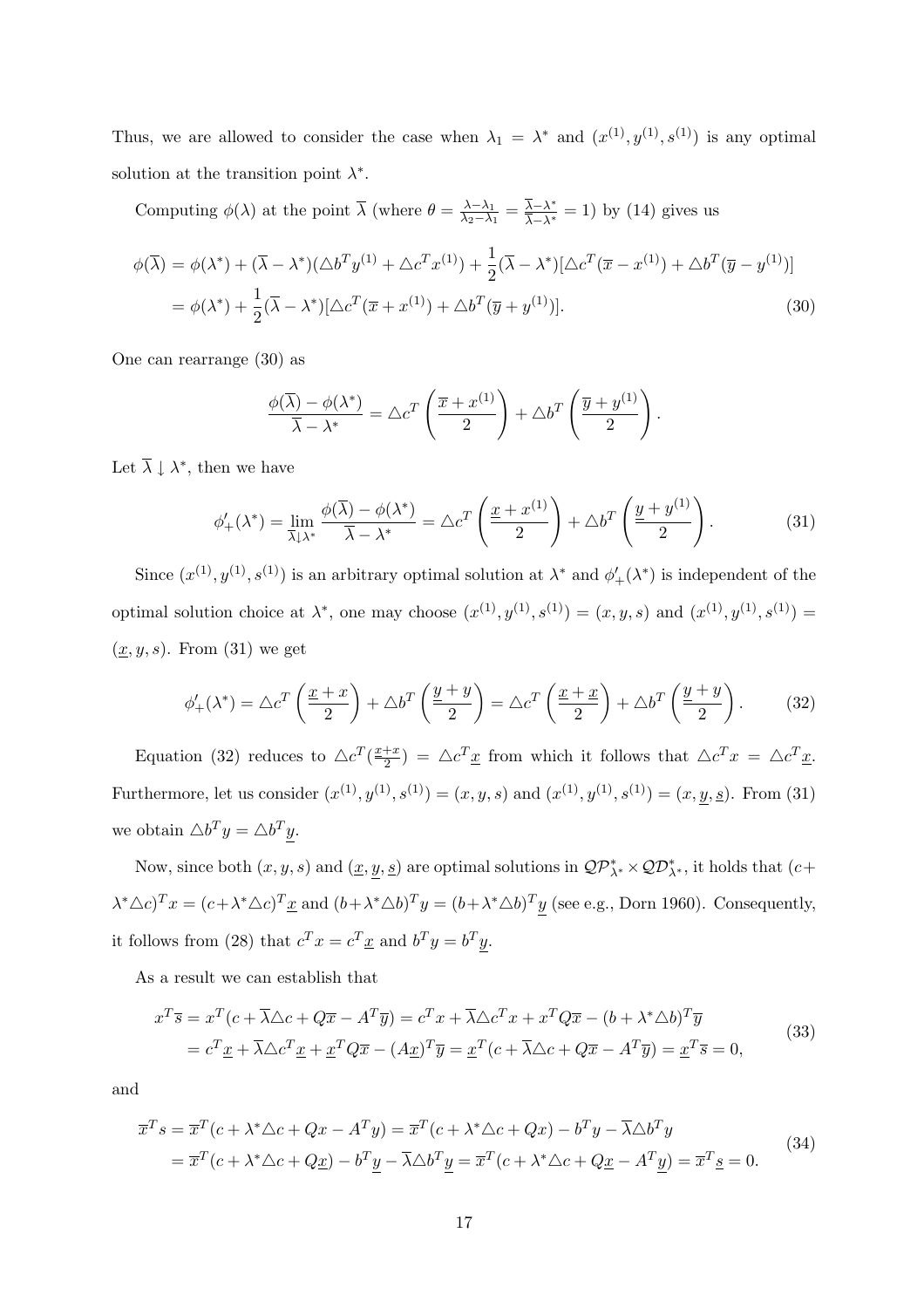For  $\theta \in (0, 1)$  and  $\tilde{\lambda} = (1 - \theta)\lambda^* + \theta \overline{\lambda}$ , let us consider

$$
\tilde{x} = (1 - \theta)x + \theta \overline{x},
$$
  
\n
$$
\tilde{y} = (1 - \theta)y + \theta \overline{y},
$$
  
\n
$$
\tilde{s} = (1 - \theta)s + \theta \overline{s}.
$$
\n(35)

Utilizing equations (35) and the complementarity properties (33) and (34), we obtain that  $\tilde{x}$ and  $(\tilde{x}, \tilde{y}, \tilde{s})$  are feasible and complementary, and thus optimal solutions of  $(QP_{\tilde{\lambda}})$  and  $(QD_{\tilde{\lambda}})$ , respectively. Noting that  $(\overline{\mathcal{B}}, \overline{\mathcal{N}}, \overline{\mathcal{T}})$  is the optimal partition at  $(\tilde{x}, \tilde{y}, \tilde{s})$ , it follows from (35) that  $x_{\overline{B}} \geq 0$ ,  $x_{\overline{N}} = 0$ ,  $x_{\overline{T}} = 0$  and  $s_{\overline{B}} = 0$ ,  $s_{\overline{N}} \geq 0$ ,  $s_{\overline{T}} = 0$ . Then we can conclude that  $\sigma(x) \subseteq \overline{B}$ and  $\sigma(s) \subseteq \overline{\mathcal{N}}$ .

The next theorem utilizes two auxiliary linear optimization problems to calculate the left and right second order derivatives of  $\phi(\lambda)$  and also gives a general result concerning the transition points of the optimal value function. Remark 4.11 can be used for finding optimal solutions of problems  $(20)$  and  $(21)$ .

**Theorem 4.14** Let  $\lambda \in \Lambda$ , and  $x^*$  be an optimal solution of  $(QP_\lambda)$ . Further, let  $(x^*, y^*, s^*)$ be an optimal solution of  $(QD_\lambda)$ . Then, the left and right second order derivatives  $\phi''(\lambda)$  and  $\phi''_+(\lambda)$  are

$$
\phi''_{-}(\lambda) = \min_{\xi, \varrho, \mu, \eta, \rho, \delta} \{ \Delta c^T \xi : A \xi = \Delta b, \ \xi + \varrho + \mu x^* = 0, \ \varrho_{\sigma(s^-)} \ge 0, \ \varrho_{\sigma(x^-)} = 0, \nA^T \eta + \rho - Q \xi + \delta s^* = \Delta c, \ \rho_{\sigma(s^-)} \ge 0, \ \rho_{\sigma(x^-)} = 0 \}
$$
\n
$$
+ \max_{\xi, \varrho, \mu, \eta, \rho, \delta} \{ \Delta b^T \eta : A \xi = \Delta b, \ \xi + \varrho + \mu x^* = 0, \ \varrho_{\sigma(s^-)} \ge 0, \ \varrho_{\sigma(x^-)} = 0, \nA^T \eta + \rho - Q \xi + \delta s^* = \Delta c, \ \rho_{\sigma(s^-)} \ge 0, \ \rho_{\sigma(x^-)} = 0 \},
$$

where  $(x^-, y^-, s^-)$  is a strictly complementary optimal solution of (20), and

$$
\phi''_{+}(\lambda) = \max_{\xi, \varrho, \mu, \eta, \rho, \delta} \{ \Delta c^{T} \xi : A \xi = \Delta b, \ \xi + \varrho + \mu x^{*} = 0, \ \varrho_{\sigma(s^{+})} \ge 0, \ \varrho_{\sigma(x^{+})} = 0, \n A^{T} \eta + \rho - Q \xi + \delta s^{*} = \Delta c, \ \rho_{\sigma(s^{+})} \ge 0, \ \rho_{\sigma(x^{+})} = 0 \} \n+ \min_{\xi, \varrho, \mu, \eta, \rho, \delta} \{ \Delta b^{T} \eta : A \xi = \Delta b, \ \xi + \varrho + \mu x^{*} = 0, \ \varrho_{\sigma(s^{+})} \ge 0, \ \varrho_{\sigma(x^{+})} = 0, \n A^{T} \eta + \rho - Q \xi + \delta s^{*} = \Delta c, \ \rho_{\sigma(s^{+})} \ge 0, \ \rho_{\sigma(x^{+})} = 0 \},
$$

where  $(x^+, y^+, s^+)$  is a strictly complementary optimal solution of (21).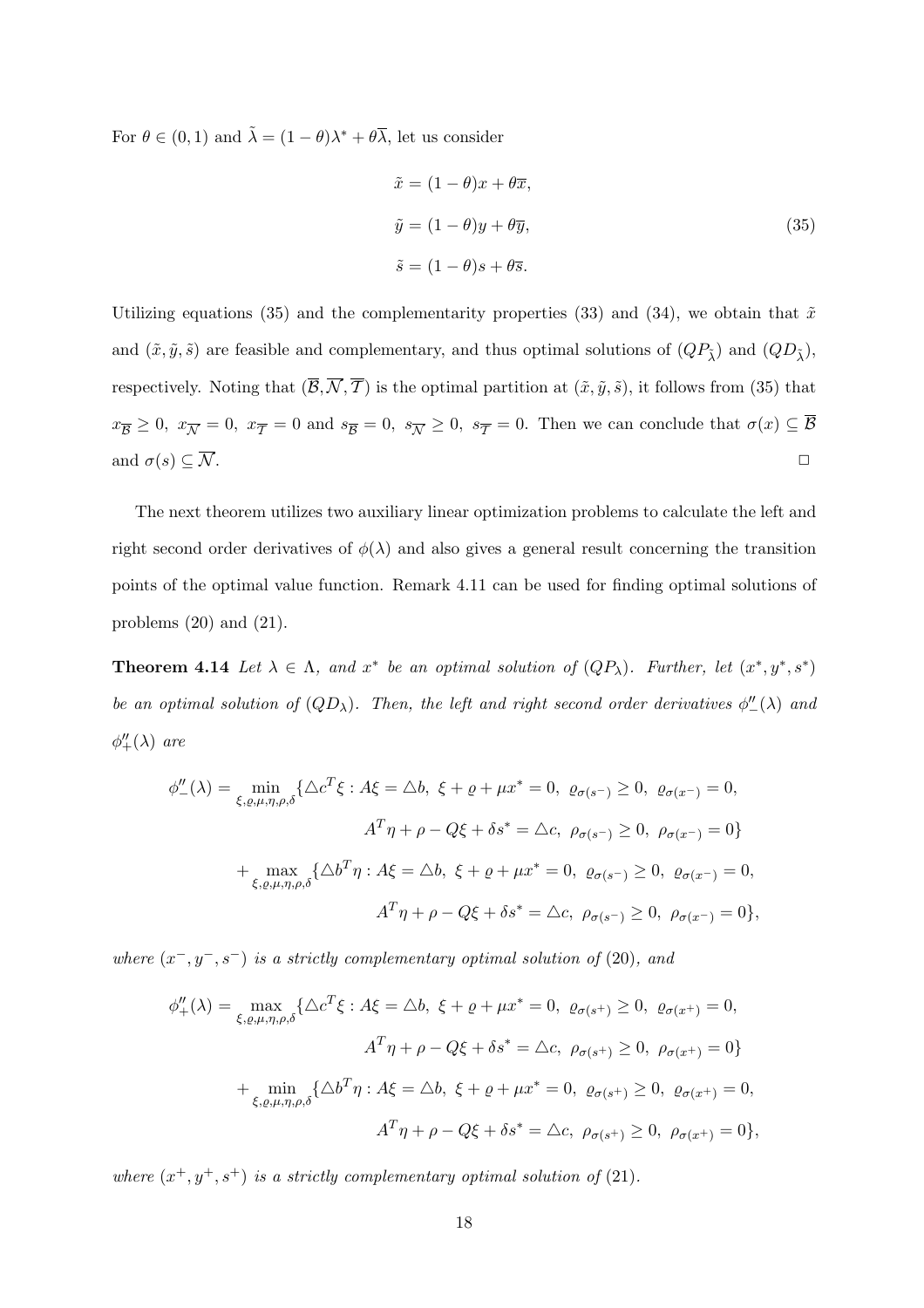**Proof:** The proof follows by using a similar pattern of reasoning as Theorem IV.61 in Roos, Terlaky and Vial (1997) for the linear problems (20) and (21).  $\Box$ 

The following theorem, that summarizes the results we got up to now, is a direct consequence of Theorem 4.1 (equivalence of (i) and (ii)), the definition of a transition point (equivalence of (ii) and (iii)), and Corollary 4.3 and Lemma 4.13 (equivalence of (iii) and (iv)). The proof is identical to the proof of Theorem 3.10 in Berkelaar et al. (1997) and it also shows that in adjacent subintervals  $\phi(\lambda)$  is defined by different quadratic functions.

Theorem 4.15 The following statements are equivalent:

- (i)  $D_{\pi} = \emptyset;$
- (*ii*)  $\Lambda(\pi) = {\lambda^*};$
- (iii)  $\lambda^*$  is a transition point;
- (iv)  $\phi'$  or  $\phi''$  is discontinuous at  $\lambda^*$ .

By solving an auxiliary self-dual quadratic optimization problem one can obtain the optimal partition in the neighboring invariancy interval. The result is given by the next theorem.

**Theorem 4.16** Let  $\lambda^*$  be a transition point of the optimal value function. Let  $(x^*, s^*)$  be an optimal solution of (21) for  $\lambda^*$ . Let us assume that the (open) invariancy interval to the right of  $\lambda^*$  contains  $\overline{\lambda}$  with optimal partition  $\overline{\pi} = (\overline{\mathcal{B}}, \overline{\mathcal{N}}, \overline{\mathcal{T}})$ , and  $(\overline{x}, \overline{y}, \overline{s})$  is a maximally complementary solution at  $\overline{\lambda}$ . Define  $T = \overline{\sigma}(x^*, s^*) = \{1, 2, ..., n\} \setminus (\sigma(x^*) \cup \sigma(s^*))$ . Consider the following self-dual quadratic problem

$$
\min_{\xi, \rho, \eta} \ \{ -\triangle b^T \eta + \triangle c^T \xi + \xi^T Q \xi : A \xi = \triangle b, \ A^T \eta + \rho - Q \xi = \triangle c, \n\xi_{\sigma(s^*)} = 0, \ \rho_{\sigma(x^*)} = 0, \ \xi_{\overline{\sigma}(x^*, s^*)} \ge 0, \ \rho_{\overline{\sigma}(x^*, s^*)} \ge 0 \},
$$
\n(36)

and let  $(\xi^*, \eta^*, \rho^*)$  be a maximally complementary solution of (36). Then,  $\overline{\mathcal{B}} = \sigma(x^*) \cup \sigma(\xi^*),$  $\overline{\mathcal{N}} = \sigma(s^*) \cup \sigma(\rho^*)$  and  $\overline{\mathcal{T}} = \{1, \ldots, n\} \setminus (\overline{\mathcal{B}} \cup \overline{\mathcal{N}}).$ 

**Proof:** For any feasible solution of (36) we have

$$
-\triangle b^T \eta + \triangle c^T \xi + \xi^T Q \xi = \xi^T (Q \xi - A^T \eta + \triangle c) = \xi^T \rho = \xi^T_T \rho_T \ge 0.
$$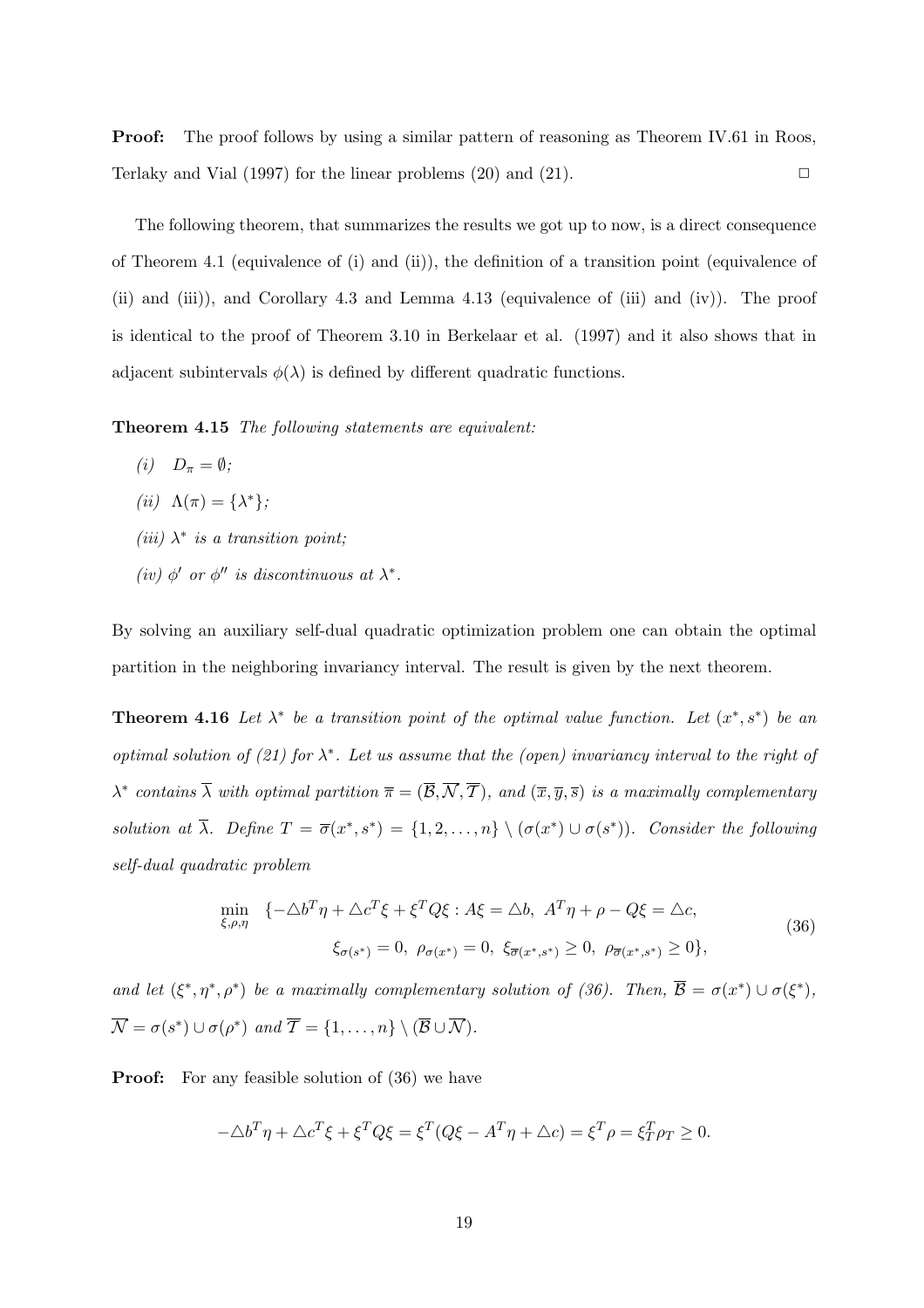The dual of (36) is

$$
\max_{\delta,\xi,\gamma,\zeta} \{ \Delta b^T \delta - \Delta c^T \zeta - \xi^T Q \xi : \nA \zeta = \Delta b, A^T \delta + \gamma + Q \zeta - 2Q \xi = \Delta c, \ \gamma_{\sigma(s^*)} = 0, \zeta_{\sigma(x^*)} = 0, \gamma_T \ge 0, \zeta_T \ge 0 \}.
$$

For a feasible solution it holds

$$
\Delta b^T \delta - \Delta c^T \zeta - \xi^T Q \xi = \xi^T A \zeta - \Delta c^T \zeta - \xi^T Q \xi = -\zeta^T \gamma - (\zeta - \xi)^T Q (\zeta - \xi) \le 0.
$$

So, the optimal value of (36) is zero. Let us assign

$$
\xi = \zeta = \overline{x} - x^*, \ \rho = \gamma = \overline{s} - s^*, \ \eta = \delta = \overline{y} - y^*, \tag{37}
$$

that satisfy the first two linear constraints of (36). Then, problem (36) is feasible and self-dual.

Using the fact that by Lemma 4.13  $\sigma(x^*) \subseteq \overline{\mathcal{B}}$  and  $\sigma(s^*) \subseteq \overline{\mathcal{N}}$ , it follows that

$$
\xi_{\sigma(s^*)} = \overline{x}_{\sigma(s^*)} - x^*_{\sigma(s^*)} = 0, \quad \xi_T = \overline{x}_T - x^*_T = \overline{x}_T \ge 0
$$

and

$$
\rho_{\sigma(x^*)} = \overline{s}_{\sigma(x^*)} - s^*_{\sigma(x^*)} = 0, \quad \rho_T = \overline{s}_T - s^*_T = \overline{s}_T \ge 0.
$$

From the proof of Lemma 4.13 we have  $\overline{x}^T s^* = \overline{s}^T x^* = 0$ , implying that (37) is an optimal solution. The fact that  $(\bar{x}, \bar{y}, \bar{s})$  is maximally complementary shows that (37) is maximally complementary solution in (36) as well. For  $\bar{x} = x^* + \xi$ , we need to consider four cases to determine  $\overline{B}$ :

- 1.  $x_i^* > 0$  and  $\xi_i > 0$ ;
- 2.  $x_i^* > 0$  and  $\xi_i = 0$ ;
- 3.  $x_i^* > 0$  and  $|\xi_i| < x_i^*$ ;
- 4.  $x_i^* = 0$  and  $\xi_i > 0$ .

One can easily check that  $\overline{\mathcal{B}} = \sigma(x^*) \cup \sigma(\xi^*)$ . Analogous arguments hold for  $\overline{\mathcal{N}}$ , that completes the proof.  $\Box$ 

#### 4.3 Computational Algorithm

In this subsection we summarize the results in a computational algorithm. This algorithm is capable of finding the transition points; the right first order derivatives of the optimal value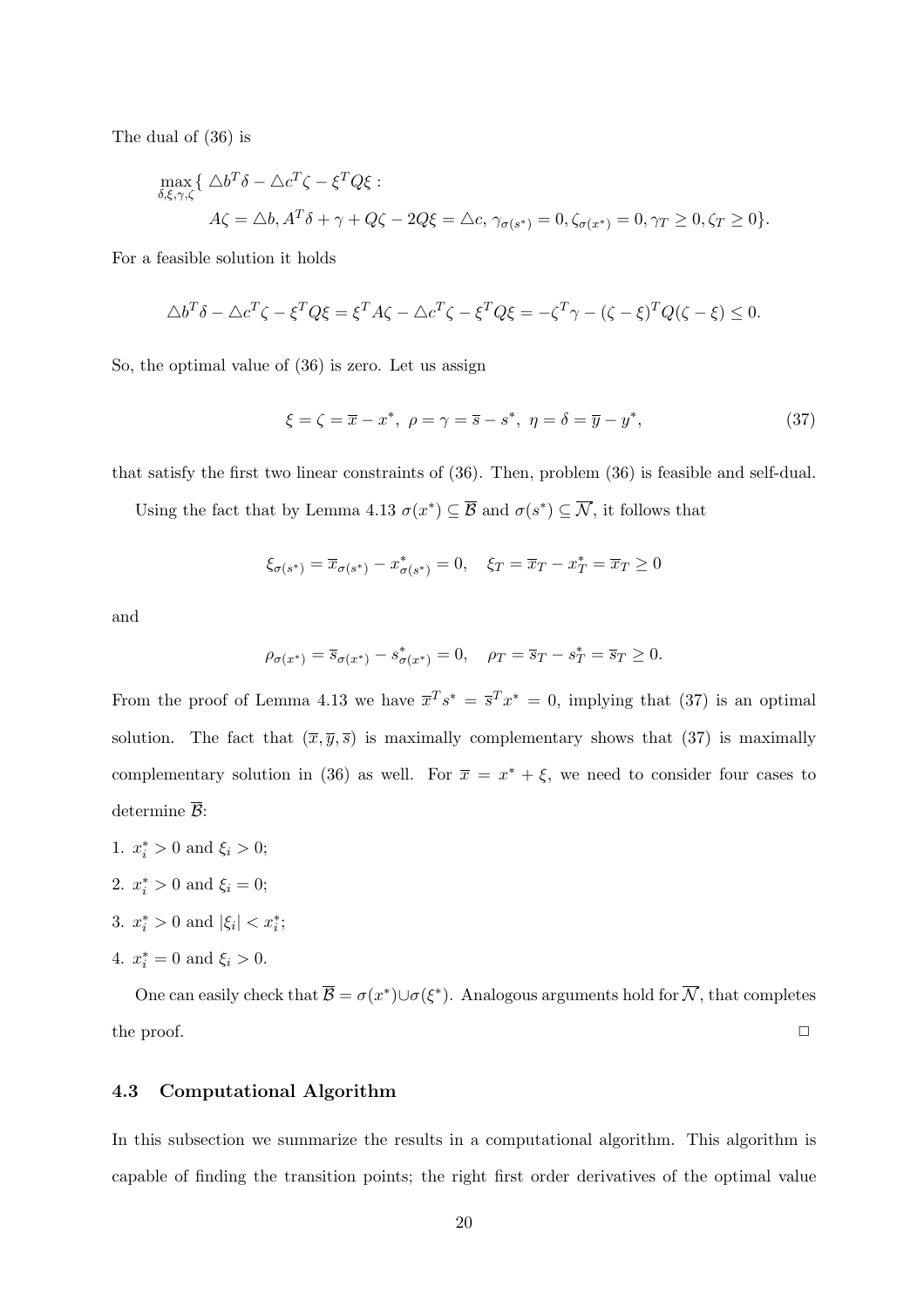function at transition points; and optimal partitions at all transition points and invariancy intervals. Note that the algorithm computes all these quantities to the right from the given initial value  $\lambda^*$ . One can easily outline an analogous algorithm for the transition points to the left from  $\lambda^*$ . It is worthwhile to mention that all the subproblems used in this algorithm can be solved in polynomial time by IPMs.

#### Algorithm: Transition Points, First-Order Derivatives of the Optimal Value Function and Optimal Partitions at All Subintervals for CQO

#### Input:

A nonzero direction of perturbation:  $r = (\Delta b, \Delta c)$ ; a maximally complementary solution  $(x^*, y^*, s^*)$  of  $(QP_\lambda)$ and  $(QD_\lambda)$  for  $\lambda = \lambda^*$ ;  $\pi^0 = (\mathcal{B}^0, \mathcal{N}^0, \mathcal{T}^0)$ , where  $\mathcal{B}^0 = \sigma(x^*)$ ,  $\mathcal{N}^0 = \sigma(s^*)$ ;  $k := 0; x^0 := x^*; y^0 := y^*; s^0 := s^*;$ ready:= false; while not ready do begin solve  $\lambda_k = \max_{\lambda, x, y, s} \{ \lambda : Ax - \lambda \Delta b = b, x_{\mathcal{B}^k} \geq 0, x_{\mathcal{N}^k \cup \mathcal{T}^k} = 0,$  $A^T y + s - Qx - \lambda \triangle c = c, \ s_{\mathcal{N}^k} \geq 0, \ s_{\mathcal{B}^k \cup \mathcal{T}^k} = 0\};$ if this problem is unbounded: ready:= true; else let  $(\lambda_k, x^k, y^k, s^k)$  be an optimal solution; begin Let  $x^* := x^k$  and  $s^* := s^k$ ; solve  $\min_{x,y,s} {\{\triangle c^T x - \triangle b^T y : (x, y, s) \in \mathcal{QPD}\}}$ if this problem is unbounded: ready:= true; else let  $(x^k, y^k, s^k)$  be an optimal solution; begin Let  $x^* := x^k$  and  $s^* := s^k$ ; solve  $\min_{\xi,\rho,\eta}\{-\triangle b^T\eta + \triangle c^T\xi + \xi^TQ\xi : A\xi = \triangle b,$  $A^T \eta + \rho - Q \xi = \triangle c, \xi_{\sigma(s^*)} = 0,$  $\rho_{\sigma(x^*)} = 0, \xi_{\overline{\sigma}(x^*,s^*)} \geq 0, \rho_{\overline{\sigma}(x^*,s^*)} \geq 0$ ;  $\mathcal{B}^{k+1} = \sigma(x^*) \cup \sigma(\xi^*), \, \mathcal{N}^{k+1} = \sigma(s^*) \cup \sigma(\rho^*),$  $\mathcal{T}^{k+1} = \{1, \ldots, n\} \setminus (\mathcal{B}^{k+1} \cup \mathcal{N}^{k+1});$  $k := k + 1;$ end end end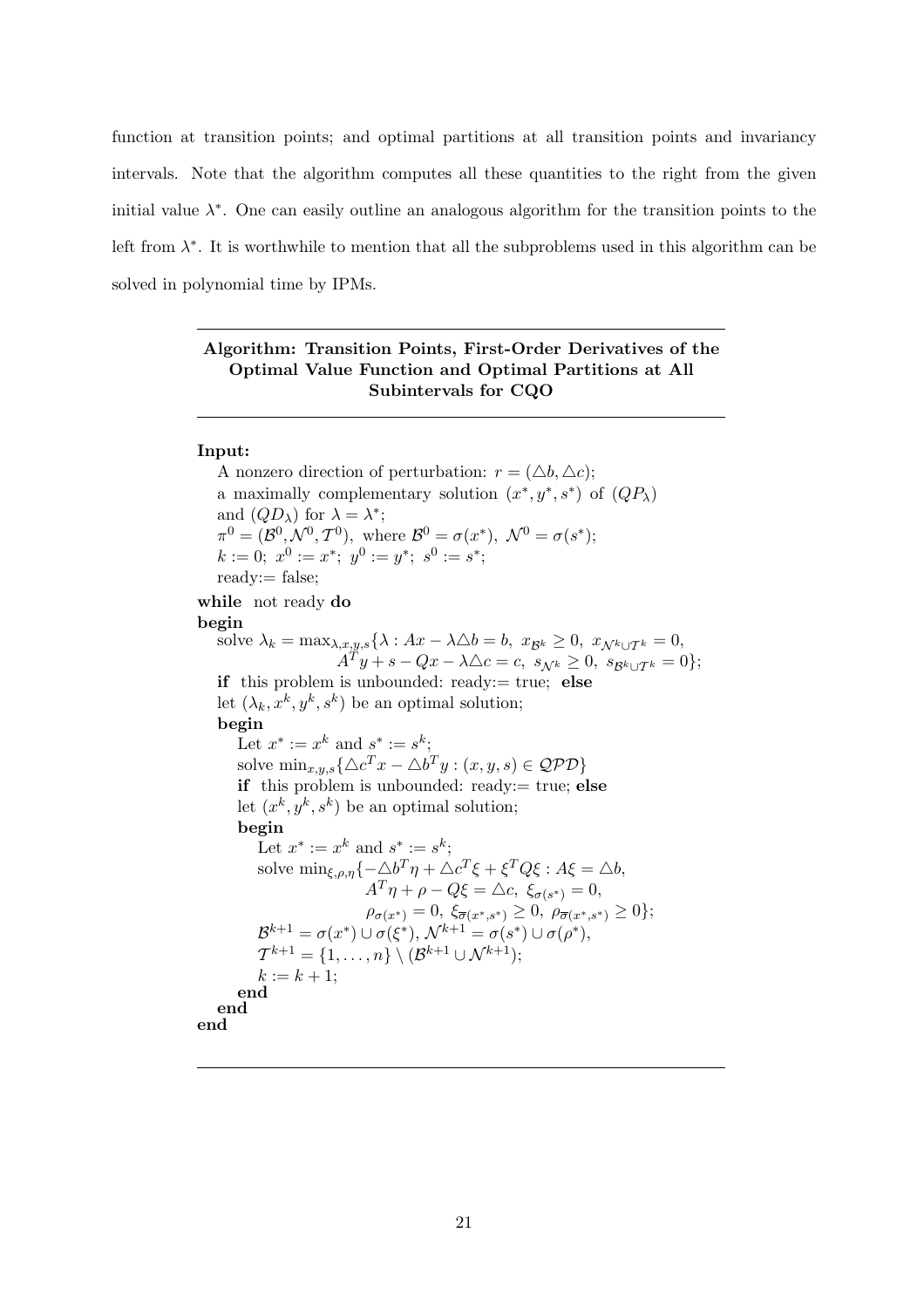#### 5 Simultaneous Perturbation in Linear Optimization

The case, when perturbation occurs in the objective function vector  $c$  or the RHS vector  $b$  of an LO problem was extensively studied. A comprehensive survey can be found in the book of Roos, Terlaky and Vial (1997). Greenberg (2000) has investigated simultaneous perturbation of the objective and RHS vectors when the primal and dual LO problems are formulated in canonical form. He proved some properties of the optimal value function in that case and showed that the optimal value function is piecewise quadratic.

We start this section by emphasizing the differences in the optimal partitions of the optimal value function in LO and CQO problems and then proceed to specialize our results to the LO case. Let us define the simultaneous perturbation of an LO problem as

$$
(LP\lambda) \qquad \min \{ (c + \lambda \triangle c)^{T}x : Ax = b + \lambda \triangle b, x \ge 0 \}.
$$

Its dual is

$$
(LD\lambda) \qquad \max \{ (b + \lambda \triangle b)^T y : A^T y + s = c + \lambda \triangle b, s \ge 0 \}.
$$

The LO problem can be derived from the CQO problem by substituting the zero matrix for Q. As a result, vector x does not appear in the constraints of the dual problem, and the set  $\mathcal T$ in the optimal partition is always empty.

The following theorem shows that to identify an invariancy interval, we don't need to solve problems (7) and (8) as they are formulated for the CQO case. Its proof is based on the fact that the constraints in these problems separate when  $Q = 0$  and is omitted.

**Theorem 5.1** Let  $\lambda^* \in \Lambda$  be given and let  $(x^*, y^*, s^*)$  be a strictly complementary optimal solution of  $(LP_{\lambda^*})$  and  $(LD_{\lambda^*})$  with the optimal partition  $\pi = (\mathcal{B}, \mathcal{N})$ . Then, the left and right extreme points of the interval  $\overline{\Lambda}(\pi) = [\lambda_{\ell}, \lambda_u]$  that contains  $\lambda^*$  are  $\lambda_{\ell} = \max{\{\lambda_{P_{\ell}}, \lambda_{D_{\ell}}\}}$  and  $\lambda_u = \min\{\lambda_{P_u}, \lambda_{D_u}\},$  where

$$
\lambda_{P_{\ell}} = \min_{\lambda, x} \{ \lambda : Ax - \lambda \Delta b = b, x_{\mathcal{B}} \ge 0, x_{\mathcal{N}} = 0 \},
$$
  
\n
$$
\lambda_{P_u} = \max_{\lambda, x} \{ \lambda : Ax - \lambda \Delta b = b, x_{\mathcal{B}} \ge 0, x_{\mathcal{N}} = 0 \},
$$
  
\n
$$
\lambda_{D_{\ell}} = \min_{\lambda, y, s} \{ \lambda : A^T y + s - \lambda \Delta c = c, s_{\mathcal{N}} \ge 0, s_{\mathcal{B}} = 0 \},
$$
  
\n
$$
\lambda_{D_u} = \max_{\lambda, y, s} \{ \lambda : A^T y + s - \lambda \Delta c = c, s_{\mathcal{N}} \ge 0, s_{\mathcal{B}} = 0 \}.
$$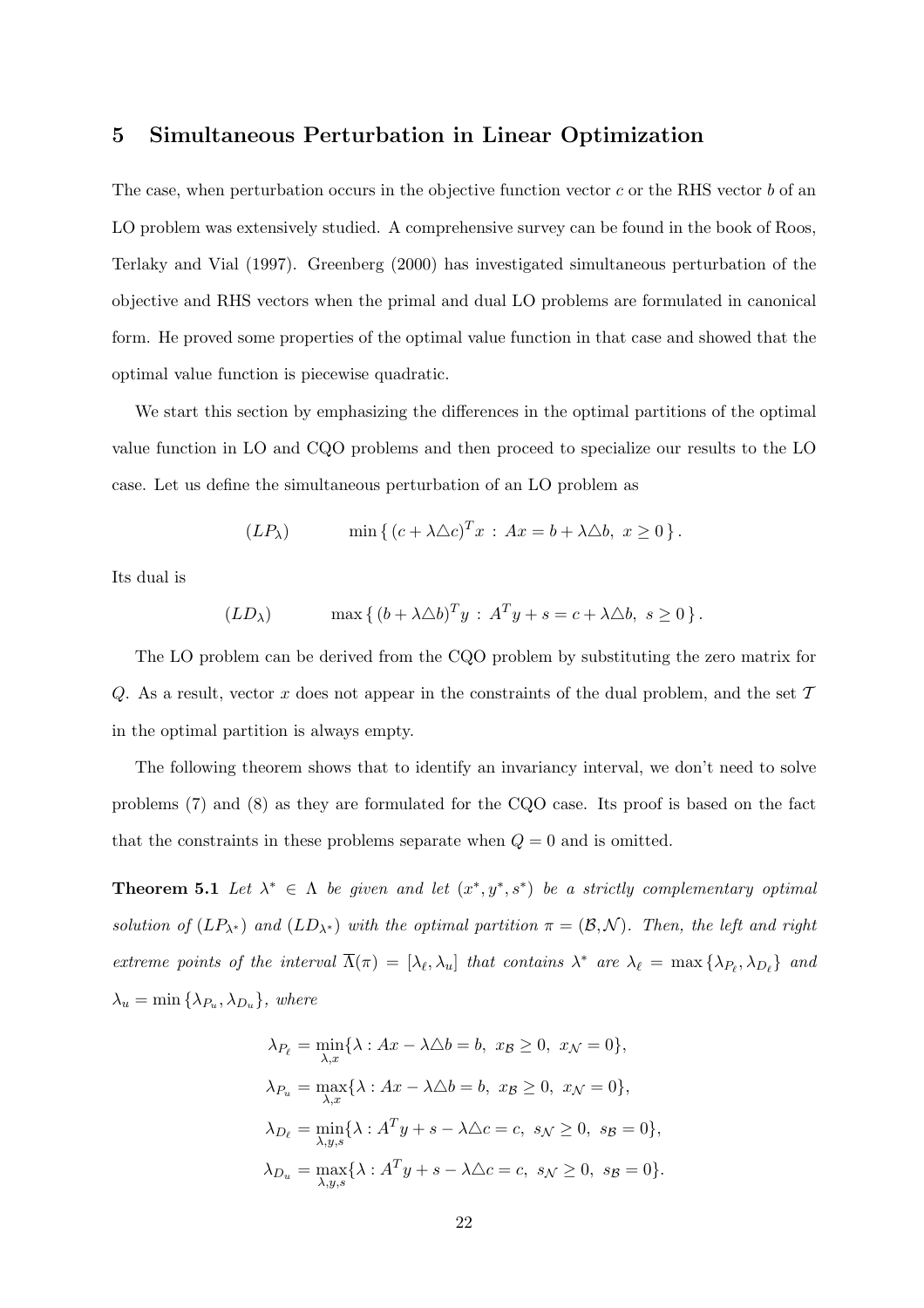We also state the following lemma that does not hold for CQO problems.

**Lemma 5.2** Let  $\lambda_{\ell}$  and  $\lambda_u$  be obtained from Theorem 5.1 and  $(x^{(\ell)}, y^{(\ell)}, s^{(\ell)})$  and  $(x^{(u)}, y^{(u)}, s^{(u)})$ be any strictly complementary solutions of  $(LP_\lambda)$  and  $(LD_\lambda)$  corresponding to  $\lambda_\ell$  and  $\lambda_u$ , respectively. Then it holds that

$$
\triangle b^T \triangle y = \triangle c^T \triangle x,
$$

where  $\Delta y = y^{(u)} - y^{(\ell)}$  and  $\Delta x = x^{(u)} - x^{(\ell)}$ .

**Proof:** Subtracting the constraints of  $(LP_{\lambda_\ell})$  from  $(LP_{\lambda_u})$  and the constraints of  $(LD_{\lambda_\ell})$  from  $(LD_{\lambda_u})$  results in

$$
A\triangle x = \triangle \lambda \triangle b,\tag{38}
$$

$$
A^T \triangle y + \triangle s = \triangle \lambda \triangle c,\tag{39}
$$

where  $\Delta \lambda = \lambda_u - \lambda_\ell$  and  $\Delta s = s^{(u)} - s^{(\ell)}$ . Premultiplying (38) by  $\Delta y^T$  and (39) by  $\Delta x^T$ , the result follows from the fact that  $\Delta x^T \Delta s = 0$ , that completes the proof.

Utilizing Lemma 5.2 and using the same notation as in  $(15)–(17)$ , we can state the following theorem that gives explicit expressions for computing the objective value function. The theorem also gives the criteria to determine convexity, concavity and linearity of the objective value function on its subintervals.

**Theorem 5.3** Let  $\lambda_1 < \lambda_2$  and  $\pi(\lambda_1) = \pi(\lambda_2) = \pi$ , let  $(x^{(1)}, y^{(1)}, s^{(1)})$  and  $(x^{(2)}, y^{(2)}, s^{(2)})$  be strictly complementary optimal solutions of problems  $(LP_\lambda)$  and  $(LD_\lambda)$  at  $\lambda_1$  and  $\lambda_2$ , respectively. The following statements hold:

- (i) The optimal partition is invariant on  $(\lambda_1, \lambda_2)$ .
- (ii) The optimal value function is quadratic on this interval and is given by

$$
\phi(\lambda) = (\phi(\lambda_1) - \lambda_1 \gamma_1 + \frac{1}{2} \lambda_1^2 \gamma) + (\gamma_1 - \lambda_1 \gamma) \lambda + \frac{1}{2} \gamma \lambda^2
$$
  
= 
$$
\phi(\lambda_1) + \theta \triangle \lambda (\triangle b^T y^{(1)} + \triangle c^T x^{(1)}) + \theta^2 \triangle \lambda \triangle c^T \triangle x
$$
  
= 
$$
\phi(\lambda_1) + \theta \triangle \lambda (\triangle b^T y^{(1)} + \triangle c^T x^{(1)}) + \theta^2 \triangle \lambda \triangle b^T \triangle y
$$

(iii) On any subinterval, the objective value function is

• strictly convex if  $\triangle c^T \triangle x = \triangle b^T \triangle y > 0$ ,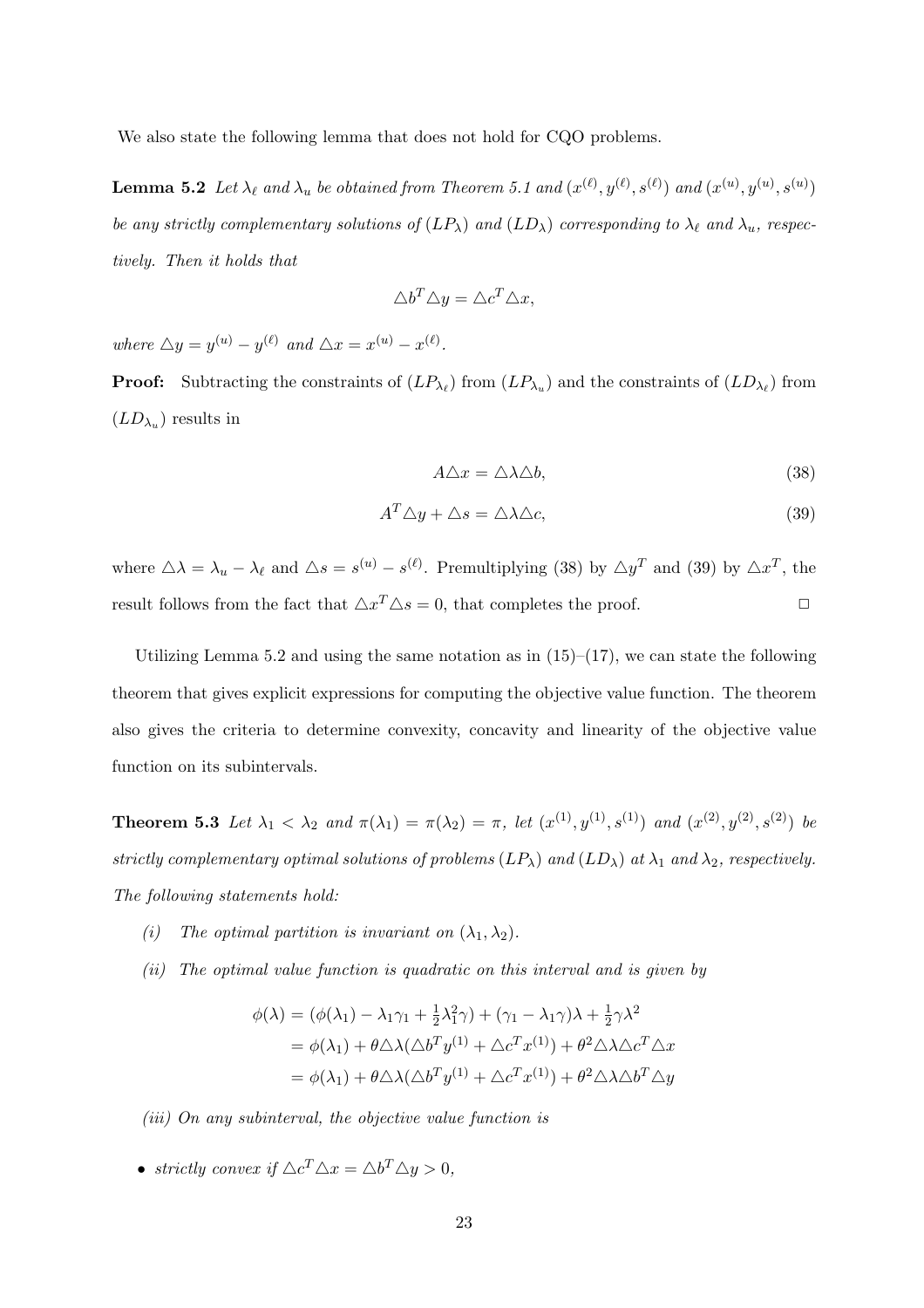- linear if  $\triangle c^T \triangle x = \triangle b^T \triangle y = 0$ ,
- strictly concave if  $\Delta c^T \Delta x = \Delta b^T \Delta y < 0$ .

Computation of derivatives can be done by solving smaller LO problems than the problems introduced in Theorem 4.10. The following theorem summarizes these results.

**Theorem 5.4** For a given  $\lambda \in \Lambda$ , let  $(x^*, y^*, s^*)$  be a pair of primal-dual optimal solutions of  $(LP_\lambda)$  and  $(LD_\lambda)$ . Then, the left and right first order derivatives of the optimal value function  $\phi(\lambda)$  at  $\lambda$  are

$$
\phi'_{-}(\lambda) = \min_{y,s} \{ \Delta b^{T} y : A^{T} y + s = c + \lambda \Delta c, \ s \ge 0, \ s^{T} x^{*} = 0 \} + \max_{x} \{ \Delta c^{T} x : Ax = b + \lambda \Delta b, \ x \ge 0, \ x^{T} s^{*} = 0 \}, \n\phi'_{+}(\lambda) = \max_{y,s} \{ \Delta b^{T} y : A^{T} y + s = c + \lambda \Delta c, \ s \ge 0, \ s^{T} x^{*} = 0 \} + \min_{x} \{ \Delta c^{T} x : Ax = b + \lambda \Delta b, \ x \ge 0, \ x^{T} s^{*} = 0 \}.
$$

Yildirim (2003) showed that results similar to Theorems 4.10 and 5.4 hold for parametric Convex Conic Optimization (CCO) problems.

#### 6 Illustrative Example

Here we present some illustrative numerical results by using the algorithm outlined in Section 4.3. Computations can be performed by using any IPM solver for LO and CQO problems. Let us consider the following CQO problem with  $x, c \in \mathbb{R}^5$ ,  $b \in \mathbb{R}^3$ ,  $Q \in \mathbb{R}^{5\times 5}$  being a positive semidefinite symmetric matrix,  $A \in \mathbb{R}^{3 \times 5}$  with rank $(A) = 3$ . The problem's data are

$$
Q = \begin{bmatrix} 4 & 2 & 0 & 0 & 0 \\ 2 & 5 & 0 & 0 & 0 \\ 0 & 0 & 0 & 0 & 0 \\ 0 & 0 & 0 & 0 & 0 \\ 0 & 0 & 0 & 0 & 0 \end{bmatrix}, \quad c = \begin{bmatrix} -16 \\ -20 \\ 0 \\ 0 \\ 0 \end{bmatrix}, \quad \Delta c = \begin{bmatrix} 7 \\ 6 \\ 0 \\ 0 \\ 0 \end{bmatrix}, \quad A = \begin{bmatrix} 2 & 2 & 1 & 0 & 0 \\ 2 & 1 & 0 & 1 & 0 \\ 2 & 5 & 0 & 0 & 1 \end{bmatrix}, \quad b = \begin{bmatrix} 11 \\ 8 \\ 20 \end{bmatrix}, \quad \Delta b = \begin{bmatrix} 1 \\ 1 \\ 1 \\ 1 \end{bmatrix}.
$$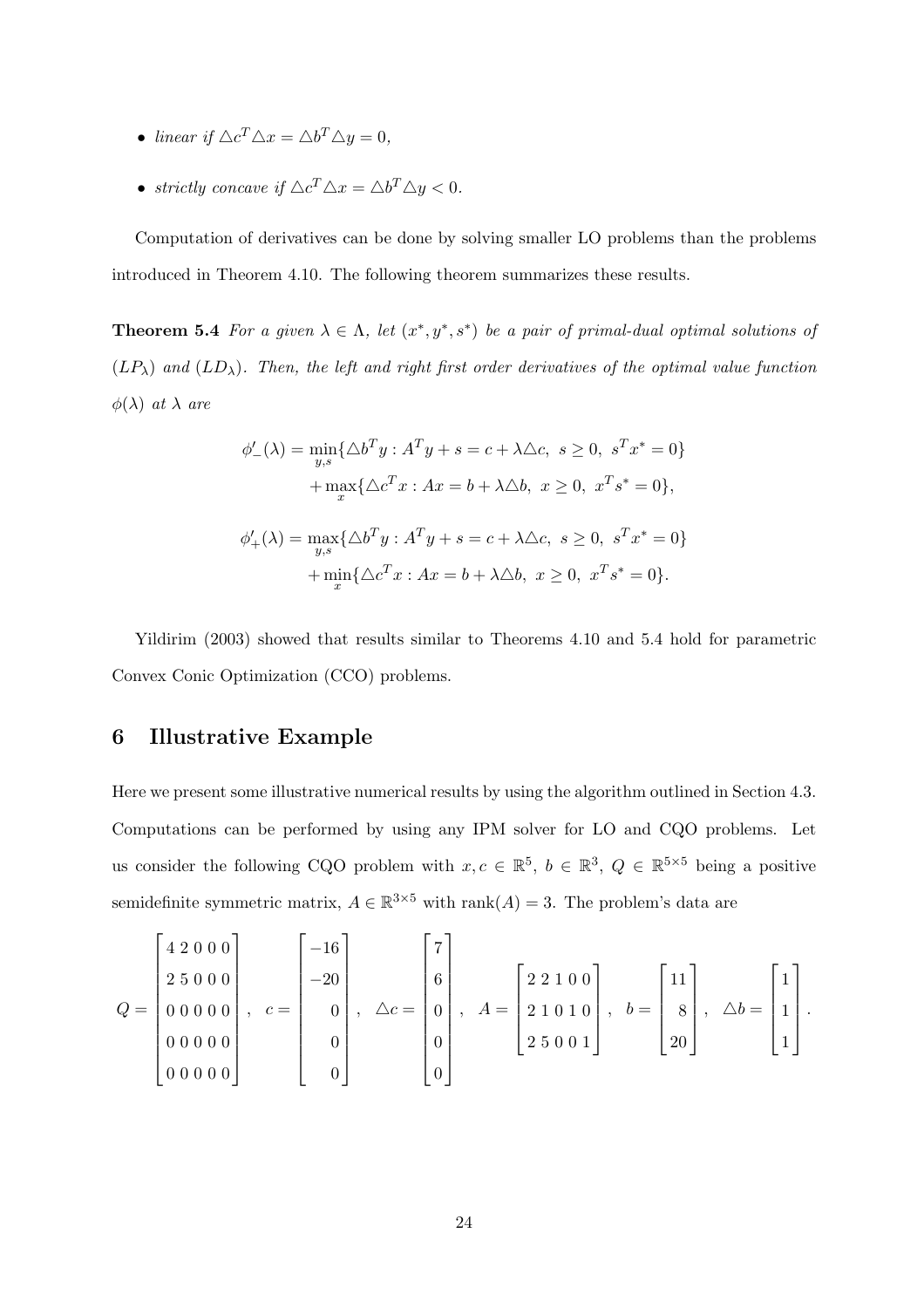

Figure 1: The Optimal Value Function

With this data the perturbed CQO instance is

$$
\min(-16+7\lambda)x_1 + (-20+6\lambda)x_2 + 2x_1^2 + 2x_1x_2 + \frac{5}{2}x_2^2
$$
\n
$$
\text{s.t. } 2x_1 + 2x_2 + x_3 = 11 + \lambda
$$
\n
$$
2x_1 + x_2 + x_4 = 8 + \lambda
$$
\n
$$
2x_1 + 5x_2 + x_5 = 20 + \lambda
$$
\n
$$
x_1, x_2, x_3, x_4, x_5 \ge 0.
$$
\n(40)

The results of our computations are presented in Table 1. The set  $\Lambda$  for the optimal value function  $\phi(\lambda)$  is  $[-8, +\infty)$ . Figure 1 depicts the graph of  $\phi(\lambda)$ . Transition points and the optimal partitions at each transition point and on the invariancy intervals are identified by solving the problems in Theorems 4.4 and 4.16. The optimal value function on the invariancy intervals is computed by using formula (18). Convexity, concavity or linearity of the optimal value function can be determined by the sign of the quadratic term of the optimal value function (see Table 1). As shown in Figure 1, the optimal value function is convex on the first two invariancy intervals, concave on the third and fourth and linear on the last one. The first order derivative does not exists at transition point  $\lambda = -5$ .

#### 7 Conclusions

In this paper we investigated the characteristics of the optimal value function of parametric convex quadratic optimization problems when variation occurs in both the RHS vector of the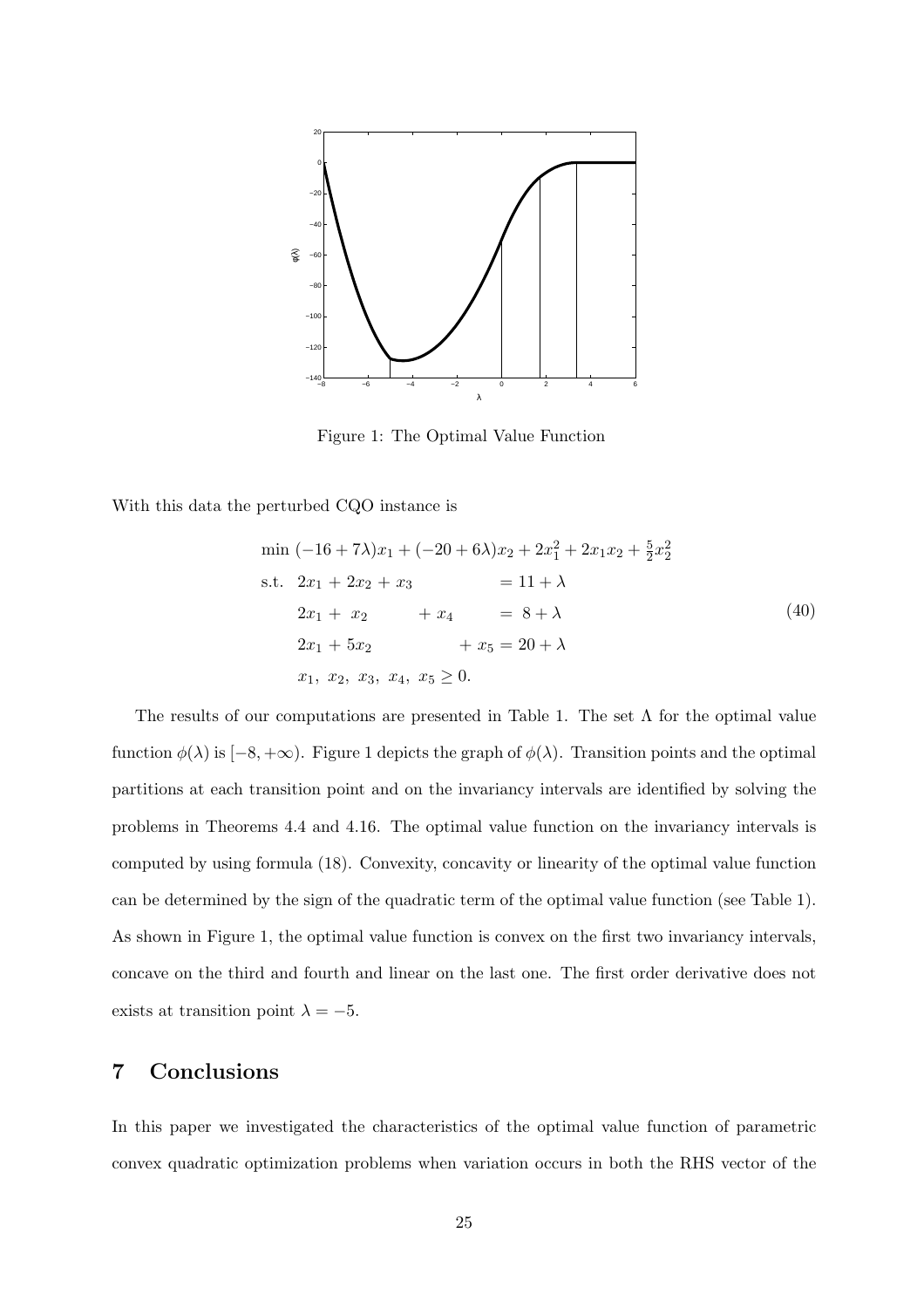|                             | $\mathcal B$  | $\mathcal N$ | $\tau$      | $\phi(\lambda)$                      |
|-----------------------------|---------------|--------------|-------------|--------------------------------------|
| $\lambda = -8.0$            | $\{3,5\}$     | ${1,4}$      | ${2}$       |                                      |
| $-8.0 < \lambda < -5.0$     | ${2,3,5}$     | $\{1,4\}$    | Ø           | $68.0\lambda + 8.5\lambda^2$         |
| $\lambda = -5.0$            | ${2}$         | ${1,3,4,5}$  | Ø           |                                      |
| $-5.0 < \lambda < 0.0$      | ${1,2}$       | ${3,4,5}$    | Ø           | $-50.0 + 35.5\lambda + 4\lambda^2$   |
| $\lambda = 0.0$             | ${1,2}$       | Ø            | $\{3,4,5\}$ |                                      |
| $0.0 < \lambda < 1.739$     | ${1,2,3,4,5}$ | Ø            | Ø           | $-50.0 + 35.5\lambda - 6.9\lambda^2$ |
| $\lambda = 1.739$           | ${2,3,4,5}$   | Ø            | $\{1\}$     |                                      |
| $1.739 < \lambda < 3.333$   | ${2,3,4,5}$   | $\{1\}$      | Ø           | $-40.0 + 24.0\lambda - 3.6\lambda^2$ |
| $\lambda = 3.333$           | $\{3,4,5\}$   | ${1}$        | ${2}$       |                                      |
| $3.333 < \lambda < +\infty$ | $\{3,4,5\}$   | ${1,2}$      | Ø           | 0                                    |

Table 1: Transition Points, Invariancy Intervals and Optimal Partitions

constraints and the coefficient vector of the objective function's linear term. The rate of variation, represented by the parameter  $\lambda$ , is identical for both perturbation vectors  $\Delta b$  and  $\Delta c$ . We proved that the optimal value function is a continuous piecewise quadratic function on the closed set Λ. Criteria for convexity, concavity or linearity of the optimal value function were derived. Auxiliary linear problems are constructed to find its first and second order left and right derivatives. One of the main results is that the optimal partitions on the left or right neighboring intervals of a given transition point can be determined by solving an auxiliary selfdual quadratic problem. This means that we do not need to guess the length of the invariancy interval to the left or right from the current transition point and should not worry about "missing" short-length invariancy intervals. We already mentioned that all auxiliary problems can be solved in polynomial time. Finally, we outlined an algorithm to identify all invariancy intervals and draw the optimal value function. The algorithm is illustrated with a simple problem. In the special cases, when  $\Delta c$  or  $\Delta b$  is zero, our findings specialize to the results of Berkelaar et al. (1997) and Roos, Terlaky and Vial (1997). Simplification of some results to LO problems is given, that coincide with the findings of Greenberg (2000).

The most famous application of the CQO sensitivity analysis is the mean-variance portfolio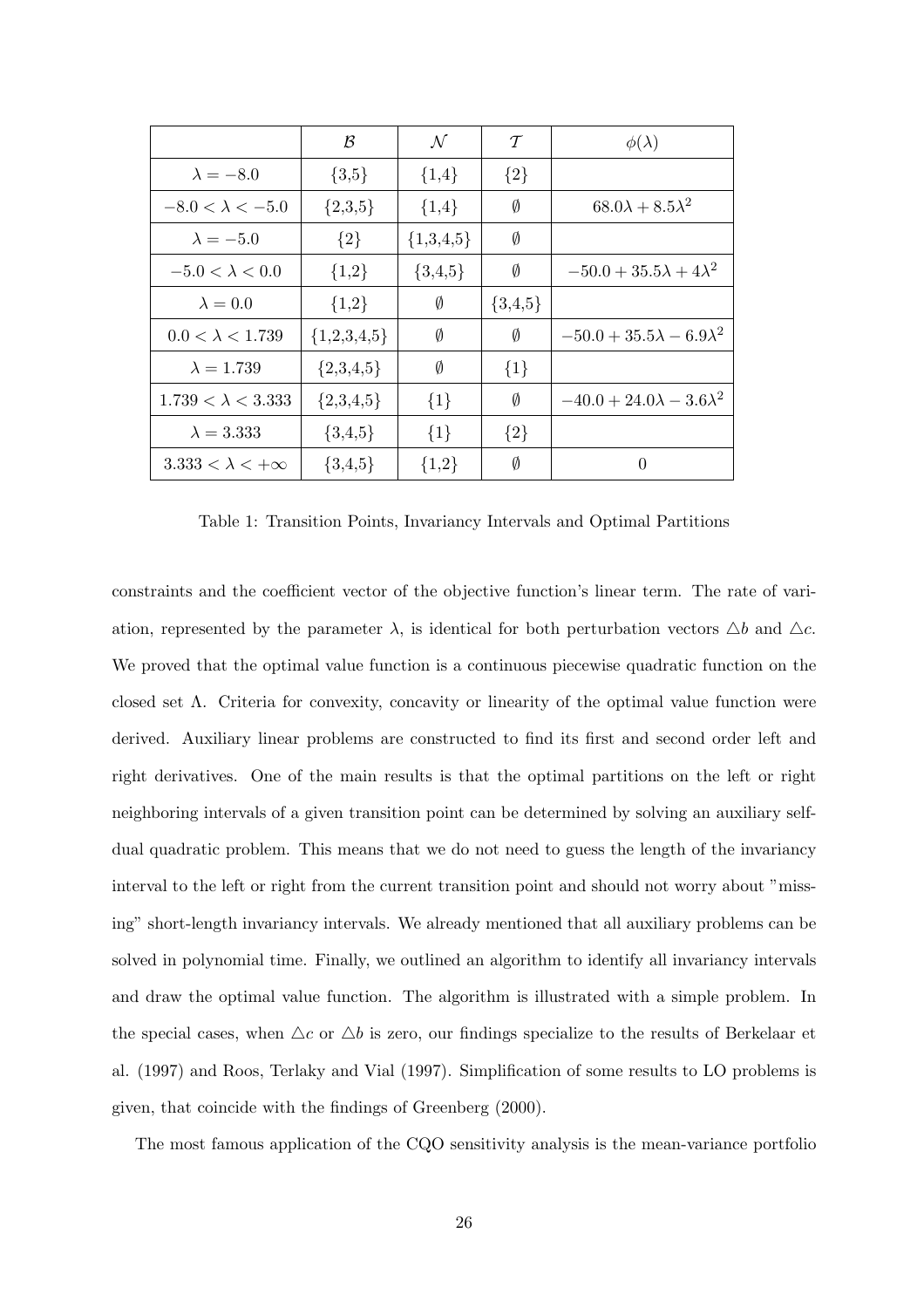optimization problem introduced by Markowitz (1956). The method presented in our paper allows to analyze not only the original Markowitz model, but also some of its extensions. One possible extension is when the investors's risk aversion parameter  $\lambda$  influences not only riskreturn preferences, but also budget constraints.

It is worthwhile to mention that some encouraging results already exist for parametric Convex Conic Optimization (CCO). In CCO  $x$  is restricted to be in a closed, convex, solid and pointed cone. Yildirim (2003) extended the concept of the optimal partition to CCO problems. He proved that the optimal value function is quadratic and presented auxiliary conic problems for computing derivatives and boundaries of invariancy intervals.

As the content of the previous paragraphs suggests, our further research directions include generalizing the analysis of this paper to Second-Order Cone Optimization problems and exploring its applications to financial models.

#### Acknowledgements

The authors' research was partially supported by the NSERC Grant DG:5-48923, the Canadian Research Chair Program and MITACS. The first author was working on this paper while visiting the Advanced Optimization Laboratory, McMaster University, Hamilton, Canada.

#### References

Adler, I., and R. Monteiro. 1992. A geometric view of parametric linear programming. Algorithmica 8, 161–176.

Berkelaar, A. B., B. Jansen, C. Roos, and T. Terlaky. 1997. An interior point approach to parametric convex quadratic programming. Working paper, Erasmus University Rotterdam, Rotterdam, The Netherlands.

BERKELAAR, A. B., C. ROOS, AND T. TERLAKY. 1997. The optimal set and optimal partition approach to linear and quadratic programming. Chapter 6 in Advances in Sensitivity Analysis and Parametric Programming, T. Gal and H. J. Greenberg, eds., Kluwer Academic Publishers, Boston, USA.